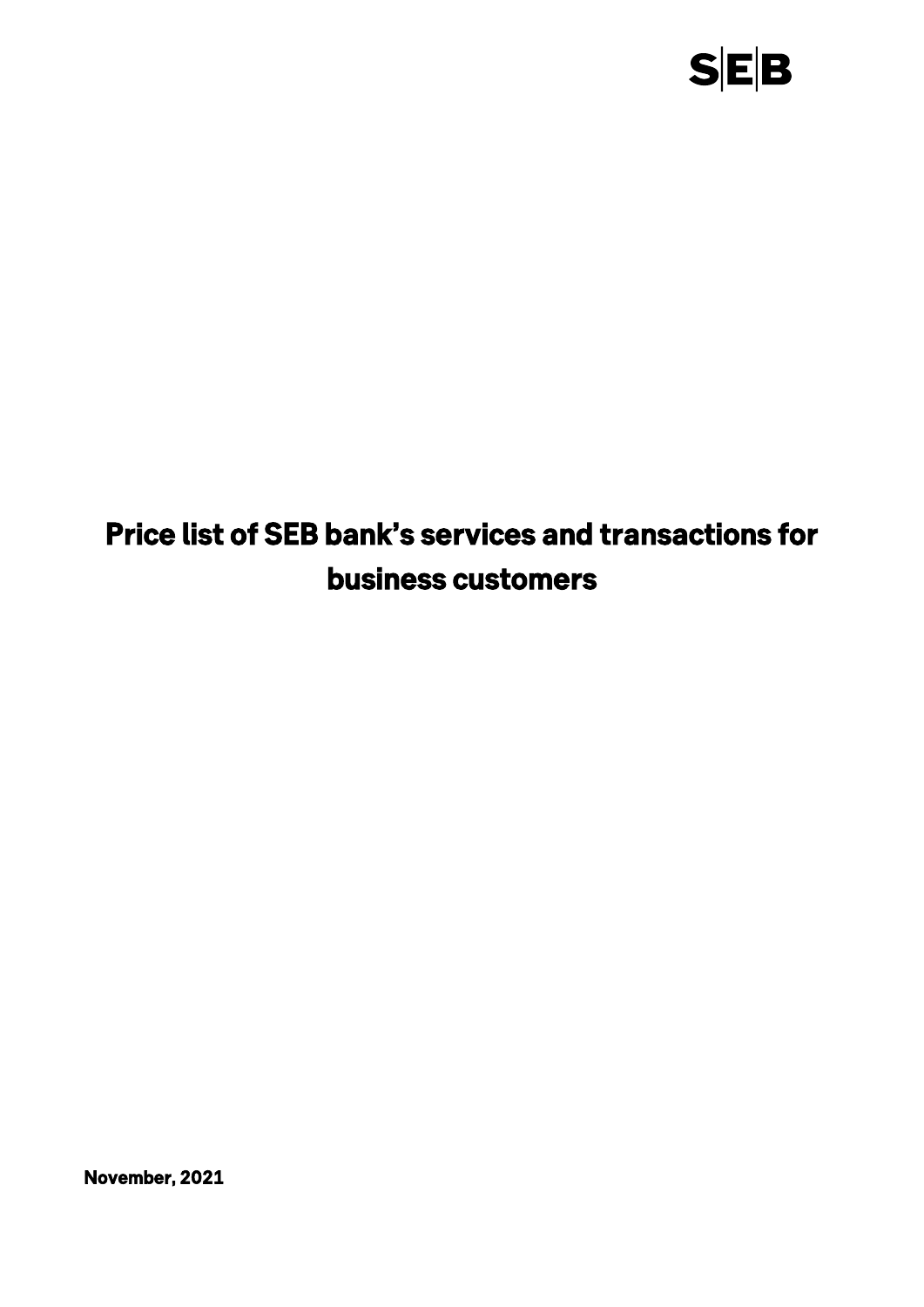*Procedure for payment of interest and charges, other relationship between the bank and business customers is regulated by the General rules, agreements and service terms and conditions of AB SEB bankas.*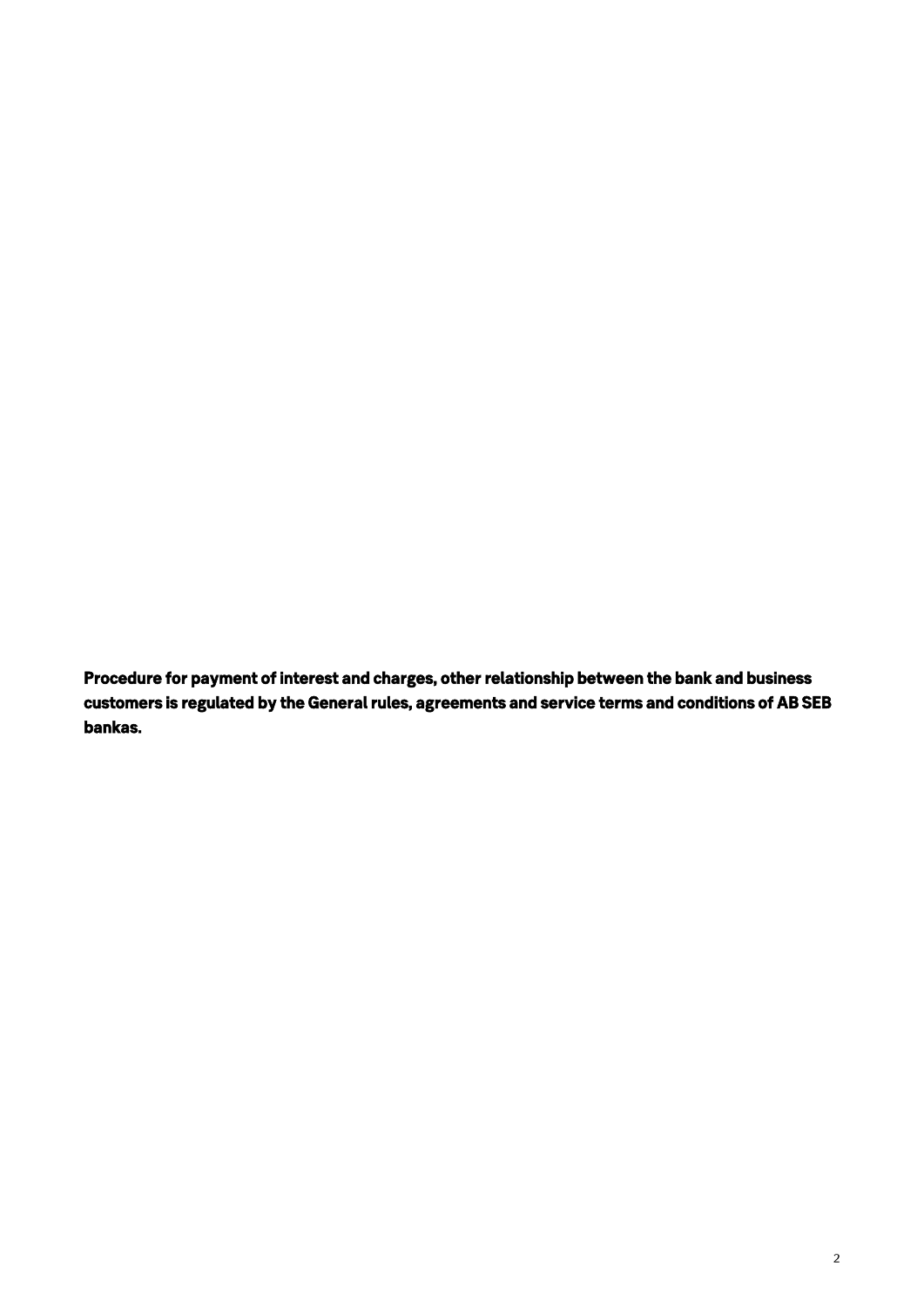### *SERVICE PLANS*

| <b>Services</b>                                                                                                                                                                                                                                                                                                                            | <b>STARTAS1</b>                     | <b>XS</b>                  | $\mathbf{s}$    | M                            | L                                | <b>XL</b>                    |
|--------------------------------------------------------------------------------------------------------------------------------------------------------------------------------------------------------------------------------------------------------------------------------------------------------------------------------------------|-------------------------------------|----------------------------|-----------------|------------------------------|----------------------------------|------------------------------|
| Service plan concluding, monthly fee                                                                                                                                                                                                                                                                                                       | $0$ Eur <sup>2</sup>                | 4,50 Eur                   | 7 Eur           | 12 Eur                       | 20 Eur                           | 35 Eur                       |
| Special concluding, monthly fee of the<br>service plan <sup>3</sup>                                                                                                                                                                                                                                                                        |                                     |                            | 5,50 Eur        | 9,50 Eur                     | 16 Eur                           | 28 Eur                       |
| What is included in the plan?                                                                                                                                                                                                                                                                                                              |                                     |                            |                 |                              |                                  |                              |
| Transfers online and via SEB mobile<br>application:<br>Intra-bank payments in all currencies<br>Payment to other customer's account<br>within SEB Bank<br>Money transfer according to bill or tax<br>payment<br>One-off e-invoice payment<br>European payments <sup>4</sup><br>Instant payment <sup>5</sup><br>SEPA payment <sup>6,7</sup> | Unlimited<br>number of<br>transfers | 5<br>transfers             | 10<br>transfers | 20<br>transfers              | 50<br>transfers                  | 100<br>transfers             |
| Minimum bank service fee <sup>8</sup>                                                                                                                                                                                                                                                                                                      | All<br>accounts                     | All<br>accounts            | All<br>accounts | All<br>accounts              | All<br>accounts                  | All<br>accounts              |
| Mastercard Business (debit card) <sup>9</sup>                                                                                                                                                                                                                                                                                              | All<br>debit cards                  | $\mathbf{1}$<br>debit card | 1<br>debit card | $\overline{2}$<br>debit card | $\overline{2}$<br>debit card     | $\overline{3}$<br>debit card |
| Submission of salary (consolidated)<br>payment                                                                                                                                                                                                                                                                                             | $^{+}$                              |                            |                 |                              |                                  |                              |
| Salary (consolidated) payment within<br>SEB bank                                                                                                                                                                                                                                                                                           | $\ddot{}$                           | $\ddot{}$                  | $^{+}$          | $\overline{+}$               | $\begin{array}{c} + \end{array}$ | $\ddot{}$                    |
| Salary (consolidated) payment to any<br>bank registered in Lithuania, the<br>European Union and the European<br>Economic Area countries, United<br>Kingdom, Switzerland, Monaco, Great<br>Britain, San Marino and Andorra                                                                                                                  | $^{+}$                              |                            |                 |                              |                                  |                              |
| POS terminal monthly fee does not<br>apply $10$                                                                                                                                                                                                                                                                                            | $\ddot{}$                           |                            |                 |                              |                                  |                              |

**The service is available to resident customers. Any legal person having its registered office outside Lithuania is classified as a nonresident customer.**

**<sup>1</sup> Planas STARTAS taikomas juridiniams asmenims, nuo kurių įsteigimo praėjo ne daugiau kaip 12 mėn.**

**<sup>2</sup> Within one year of applied the service plan STARTAS, it will be automatically terminated. The general price list and the terms and conditions of the services will be applied.**

**<sup>3</sup> Special service plan conclusion and monthly fees apply when a customer uses one or more of the following banking services: business credit, overdraft, factoring, card acquiring service (using card readers), non-cash settlement via the Internet service (Bank Link), and guarantee. If a customer uses less than one of the above-listed services, standard service plan fees are applied.**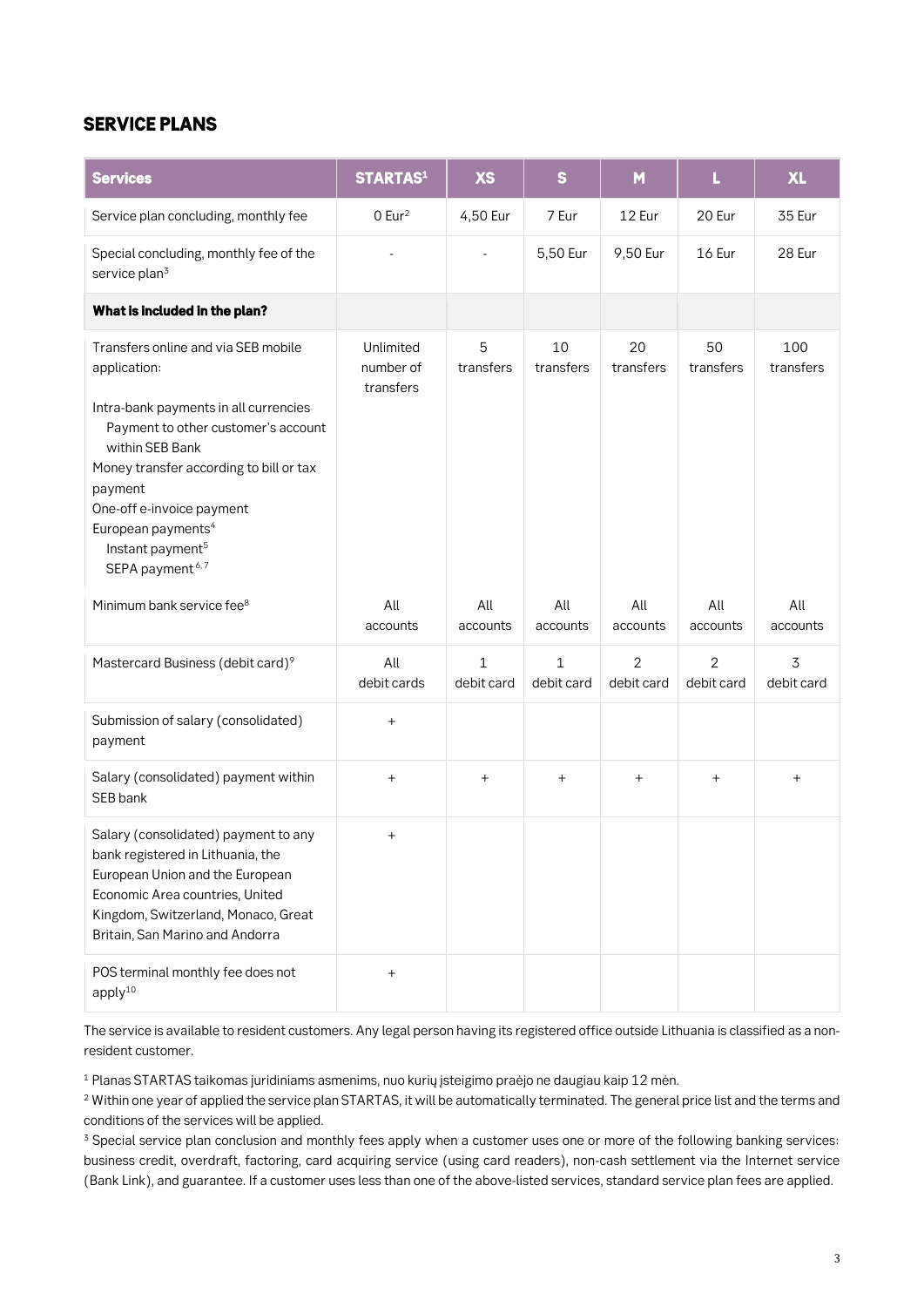**<sup>4</sup> This payment includes transfers in euro to other banks registered in Lithuania, the European Union, United Kingdom, Switzerland, Monaco, San Marino, Andorra and the European Economic Area countries – Norway, Iceland and Lichtenstein. The payment order must bear the payee's IBAN format account.**

**<sup>5</sup>Funds according to an instant payment order will be transferred immediately twenty-four hours a day during the entire year. If the sum of the euro payment order is under 15,000 euros and the bank of the beneficiary has joined the instant payment system, the transfer will be made automatically as an instant payment.**

**<sup>6</sup> Funds according to a SEPA payment order are transferred on the same day, if the payment order is given on a banking day before 4:00 p.m.**

**<sup>7</sup> Funds are transferred every day except weekends and international holidays: New Year's Day (January 1st), Easter Good Friday, Easter Monday, Labour Day (May 1st), First and Second day of Christmas (December 25th- 26th).**

**If a payment order is given after 4:00 pm on a working day, on weekends or on international holidays, the funds are transferred on the next banking day. The time of crediting the payee's account depends on the payee's bank.**

**<sup>8</sup> Minimum bank service fee includes bank account administration, opening, handling, closing and account crediting in euro from other Lithuanian-registered banks or the European Union (EU) and the European Economic Area (EEA) countries, United Kingdom, Switzerland, Manco, Great Britain, San Marino and Andorra.**

**<sup>9</sup>No monthly fees of the oldest debit cards apply.**

**<sup>10</sup> For more information about the card acquiring service and its installation please check** *[www.seb.lt](http://www.seb.lt/)***.**

#### *Note that fees for the services included in the service plan shall not be a subject to any other discounts or promotions.*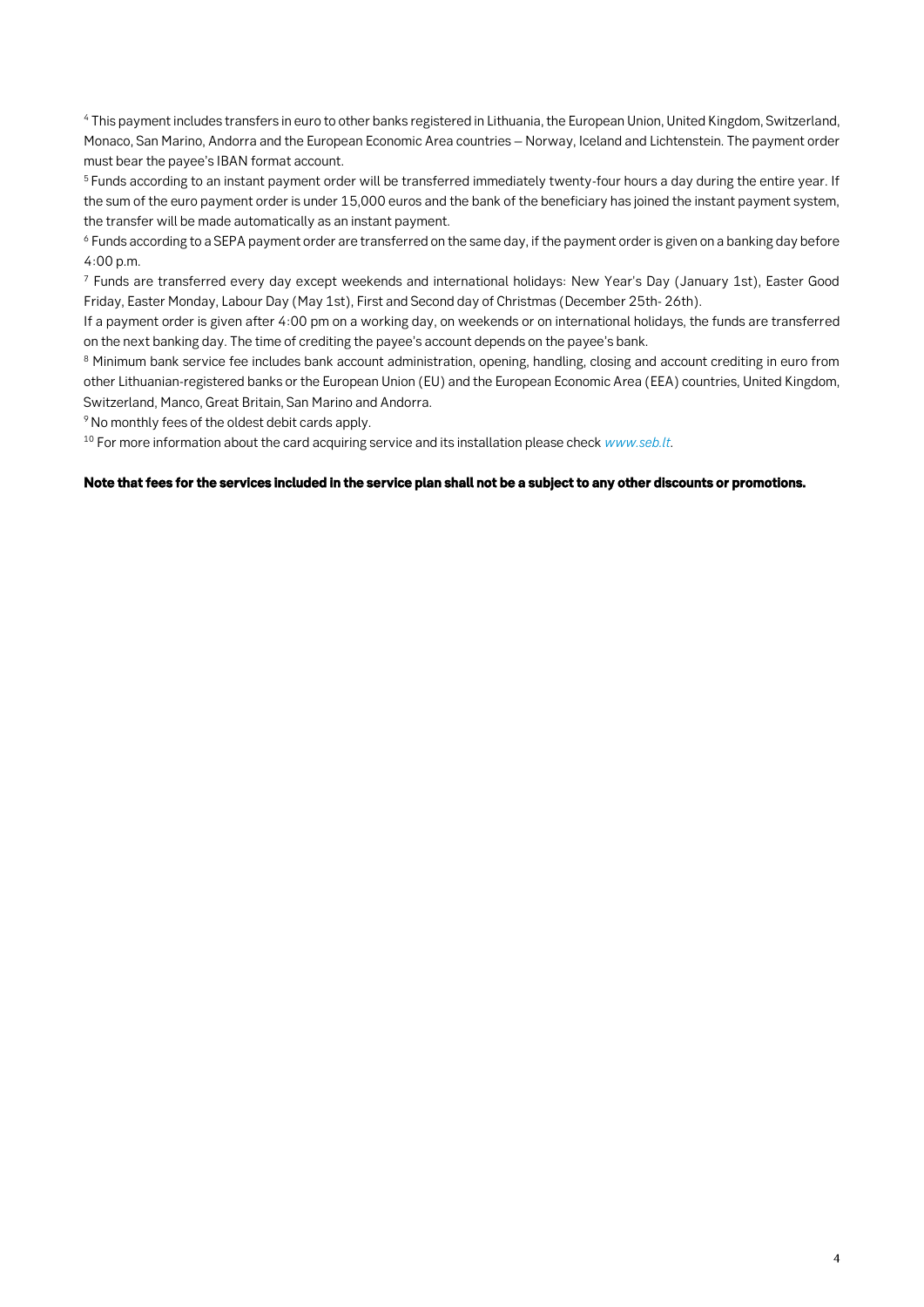### *BANK ACCOUNT*

| <b>Services</b>                                                                                                                                                                                                                  | <b>Fees</b>                                                        |
|----------------------------------------------------------------------------------------------------------------------------------------------------------------------------------------------------------------------------------|--------------------------------------------------------------------|
| Minimum bank service fee <sup>1</sup> :<br>bank account opening (except account opening for non-residents <sup>3</sup> )<br>bank account maintenance<br>bank account closure<br>administration of incoming payments <sup>2</sup> | EUR 3,30 per month                                                 |
| Minimum bank service fee for non-residents <sup>3</sup> :<br>bank account maintenance<br>bank account closure<br>administration of incoming payments <sup>2</sup>                                                                | EUR 50 per month                                                   |
| Account opening for non-residents                                                                                                                                                                                                | Free of charge                                                     |
| Data verification <sup>4</sup>                                                                                                                                                                                                   | <b>EUR 500</b>                                                     |
| Account Balance Fee (ABF) for Legal entities (EUR) <sup>5</sup><br>(daily fee, applicable to total account balances in EUR exceeding 1 000 000<br>EUR)                                                                           | ECB deposit facility rate   360                                    |
| Account Balance Fee (ABF) for Legal entities (SEK) <sup>5</sup><br>(daily fee, applicable to total account balances in SEK exceeding 9 500 000 SEK)                                                                              | Sveriges Riksbank repo rate   360                                  |
| Account Balance Fee (ABF) for Legal entities (DKK) <sup>5</sup><br>(daily fee, applicable to total account balances in DKK exceeding 7 500 000<br>DKK)                                                                           | <b>Danmarks Nationalbank Certificates of</b><br>deposit rate   360 |
| Account Balance Fee (ABF) for Legal entities (CHF) <sup>5</sup><br>(daily fee, applicable to total account balances in CHF exceeding 1 000 000 CHF)                                                                              | <b>Swiss National Bank negative interest rate</b><br>/360          |
| Account opening with any SEB Group bank                                                                                                                                                                                          | <b>EUR 150</b>                                                     |
| Bank account statement for period indicated by a customer                                                                                                                                                                        | <b>EUR 10</b>                                                      |
| Mailing of a statement of bank account or any other document:                                                                                                                                                                    |                                                                    |
| by post in Lithuania                                                                                                                                                                                                             | EUR 1,45                                                           |
| by post to a foreign country aštu į užsienį                                                                                                                                                                                      | EUR 5,79                                                           |
| Payment document endorsement by the bank                                                                                                                                                                                         | EUR 0,58 per 1 page                                                |

**<sup>1</sup> The fee is applied for every bank account of a customer. If there are no funds in the customer's accounts and calculated fees remain due, charging is suspended from the fourth month onwards until funds are deposited in the account or the account is closed. <sup>2</sup> Administration of incoming payments in all currencies transferred within SEB Bank and administration of incoming payments in euro from other banks registered in Lithuania, the EU, the EEA countries, United Kingdom, Switzerland, Monaco, San Marino and Andorra.**

**<sup>3</sup>All legal persons having their registered office outside Lithuania are classified as non-resident customers.**

**<sup>4</sup> The fee applies to corporate customers registered in the Republic of Lithuania if at least one of such corporate customer's founders or its beneficial owners is a natural person who complies with the definition of a private individual non-resident customer as set out in the Bank's Pricelist for private individual customers or for corporate non-resident customers. The fee shall be payable before the verification carried out by the bank and before the bank's decision on starting business relationship with the customer, also each time when during the relationship with the customer, the founders or beneficial owners of the customer are replaced by persons complying with the definition of private individual non-resident customer as it approved within the bank.**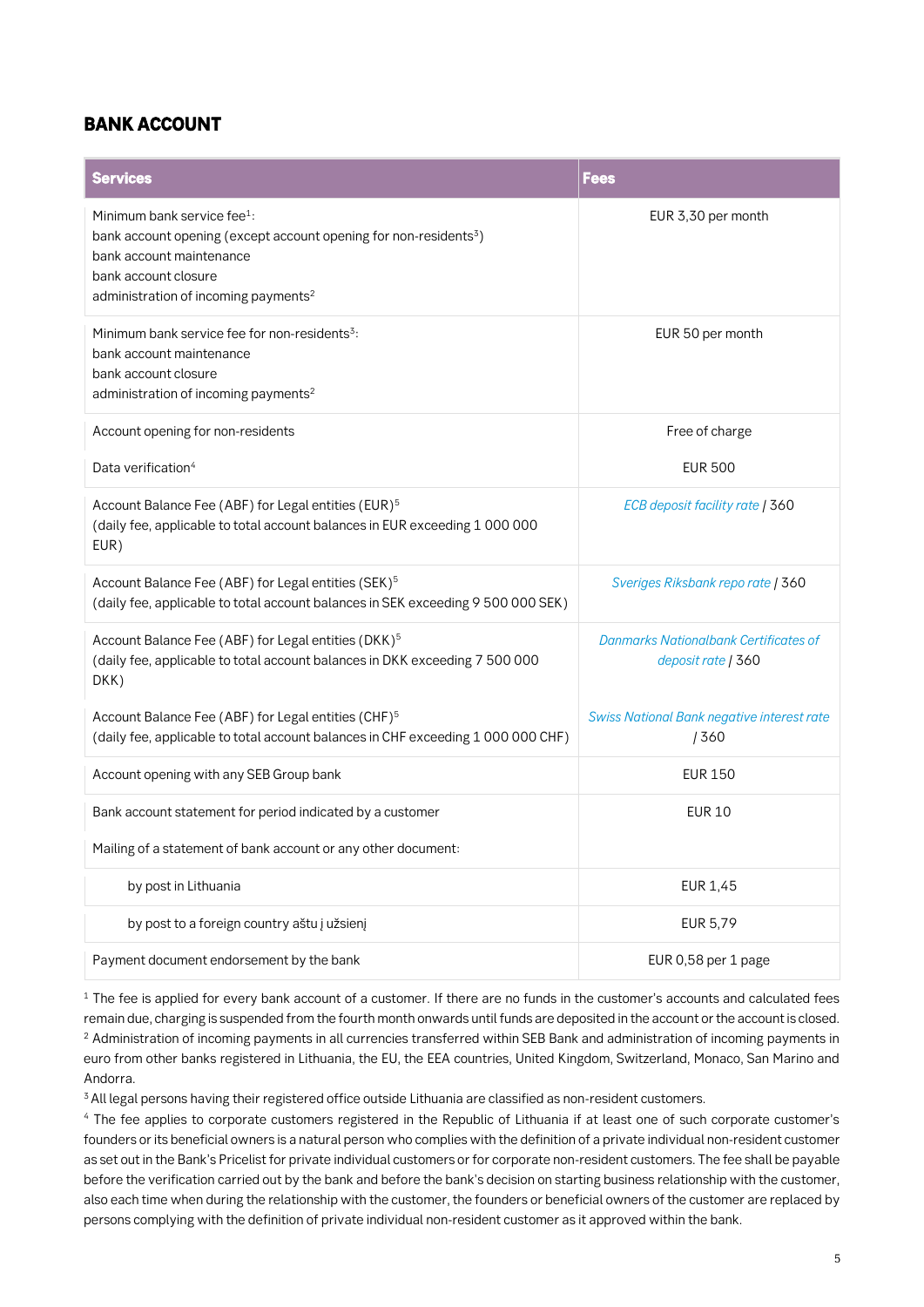**<sup>5</sup> The fee may be applied to legal entities, which SEB Bank notifies of the application of the Account Balance Fee 10 business days in advance.**

**The fee is calculated for each calendar day, taking into account the total amount of balances in all bank accounts of a customer and the amount of funds in the customer's submitted payment orders as at 11:00 p.m., if the payment orders to transfer funds to another bank were submitted after 4:00 p.m. or on a bank holiday.** 

**No fee will apply, if the central bank rates in a relevant currency indicated in the table are zero or above zero. The amount of the fee calculated for the previous month is debited the next calendar month in accordance with the procedure set in the General Rules of SEB Bank.**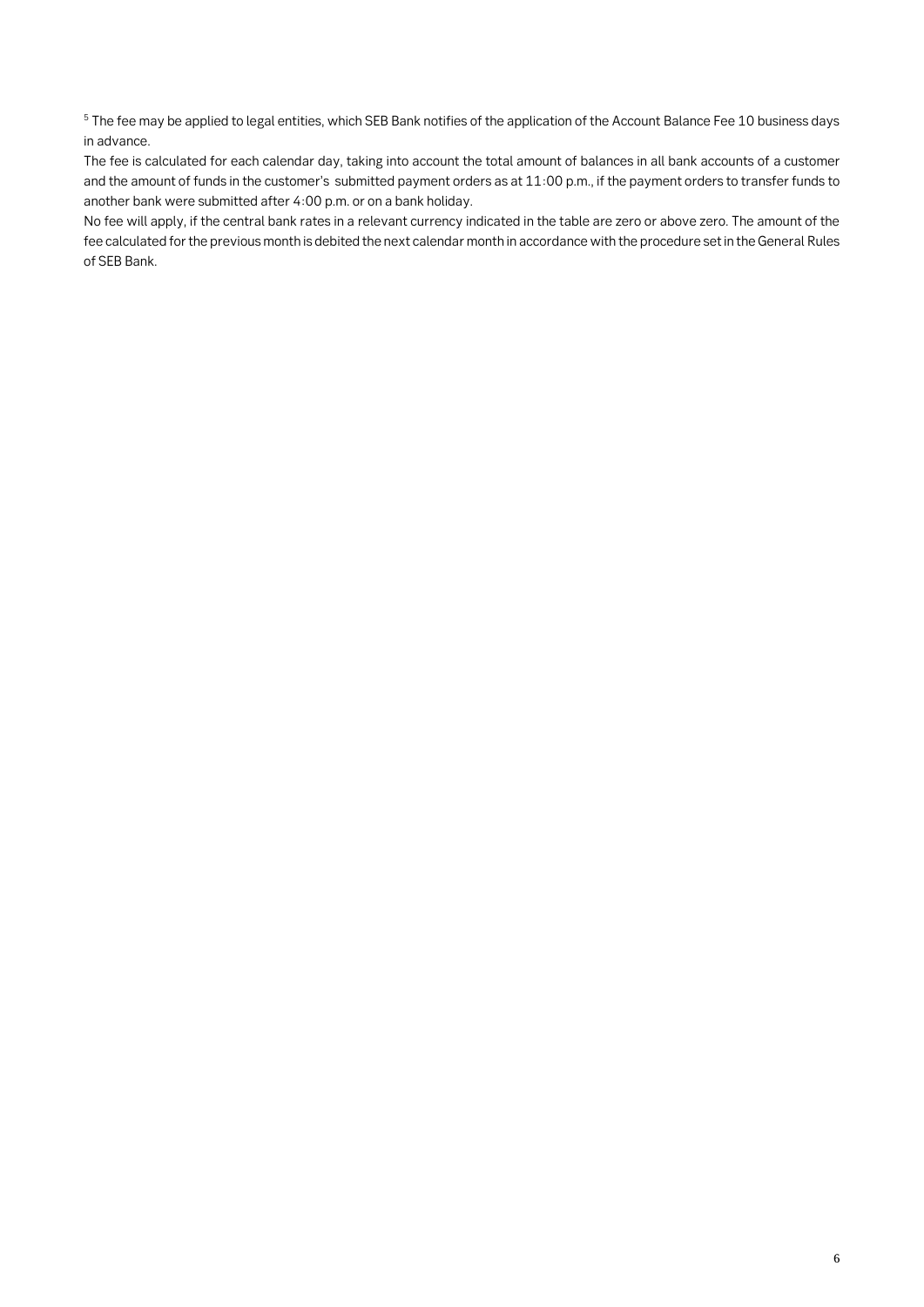### *ONLINE SERVICES*

#### *Internet bank and SEB mobile application*

**Internet bank and SEB mobile application are accessible free of charge.**

| <b>Service</b>                                                                                                                                                                                                                                                                         | Fee            |
|----------------------------------------------------------------------------------------------------------------------------------------------------------------------------------------------------------------------------------------------------------------------------------------|----------------|
| Amendment to the Internet Bank agreement made the company's administrator                                                                                                                                                                                                              | Free of charge |
| Amendment to the Internet Bank agreement made by a bank employee*                                                                                                                                                                                                                      | EUR 10         |
| * Applied if at the bank's sub-branch, during a video advice or in any other<br>manner the bank employee makes amendments to the Internet Bank agreement,<br>which amendments can be made by the company's administrator on the Internet<br>Bank. Other amendments are free of charge. |                |

### *Services on the phone*

**Whether you communicate with your bank account manager or use the auto-response service, the bank's phone consultations are free, but you will be charged for the call by your telecommunications operator:**

| <b>Communications network</b>                                                 | Rate                                                                              |
|-------------------------------------------------------------------------------|-----------------------------------------------------------------------------------|
| Calls to number +370 5 268 2822 from a TELIA fixed line anywhere in Lithuania | Charged at TELIA's local rate                                                     |
| Calls from mobile to number +370 5 268 2822                                   | Charged at the rate or rate plan of the<br>customer's telecommunications operator |

| <b>Baltic Online</b>                                               |           |
|--------------------------------------------------------------------|-----------|
| Set-up fee                                                         | EUR 14,48 |
| Monthly account management fee $1$ :                               |           |
| if accounts are managed in Latvia or Estonia                       | EUR 10,14 |
| if accounts are managed in Latvia and Estonia                      | EUR 14,48 |
| Fee for amending terms and conditions of a Baltic Online agreement | EUR 10,14 |

**Charges for this service apply to companies which have signed a Baltic Online service agreement with SEB and can view the accounts of their affiliates by logging in to the SEB online banking site.**

**<sup>1</sup> Both services – statement of account issuance and payment transaction (irrespective of the number of accounts) are subject to a new fee.**

**Commission for fulfilment of payment orders is charged by the bank which keeps the respective account of the company from which funds are being transferred. For instance, when funds are transferred from an affiliate's account with the Latvian SEB, the bank will debit the commission from the account from which the funds are being transferred.**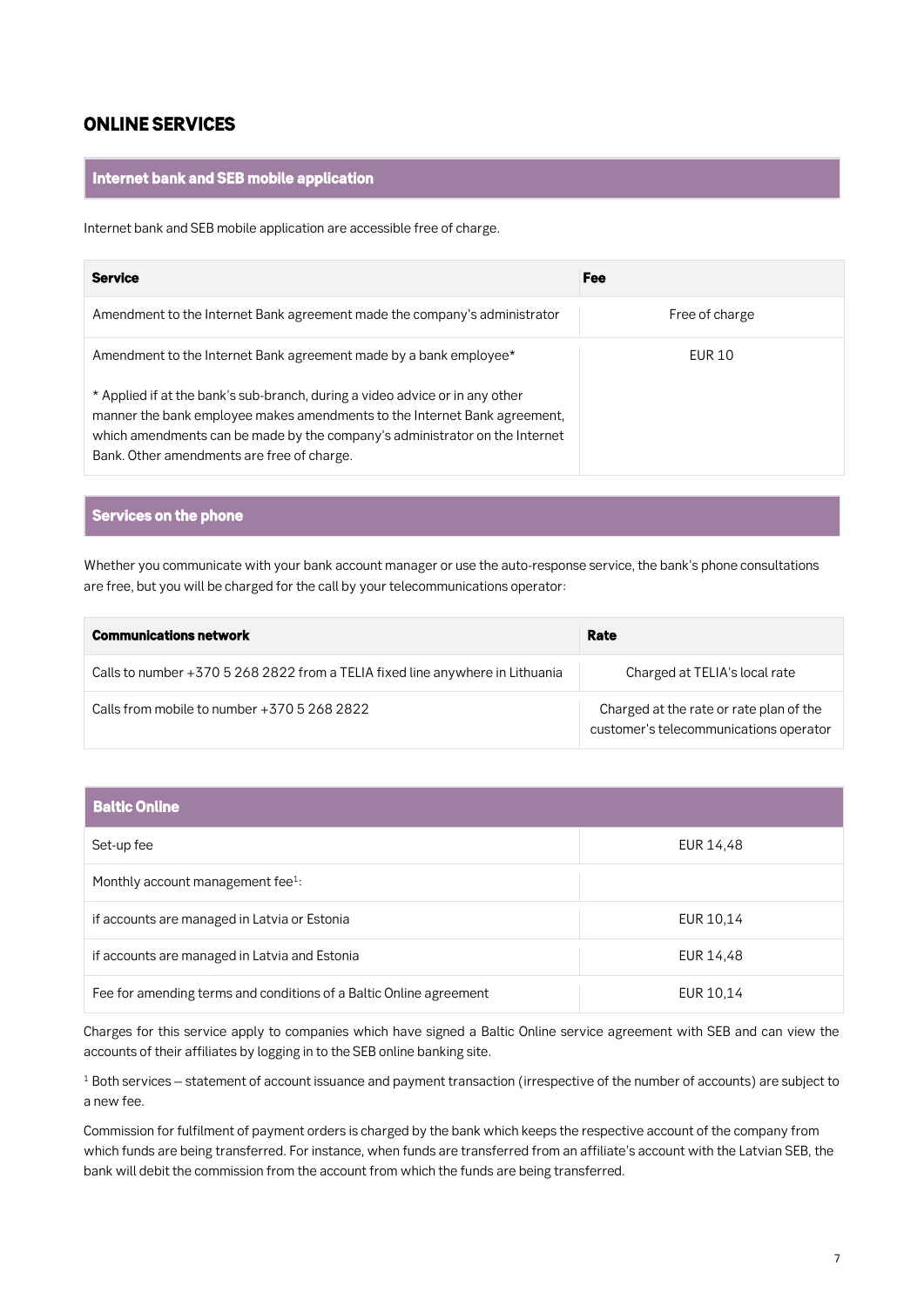| <b>Baltic Gateway</b>                                                      |                                                         |  |
|----------------------------------------------------------------------------|---------------------------------------------------------|--|
| 1. Direct channel                                                          |                                                         |  |
| Signing fee                                                                | <b>EUR 50</b>                                           |  |
| Monthly fees for services*:                                                |                                                         |  |
| Account statements (except current day), POS reports<br>$\overline{a}$     | <b>EUR 10</b>                                           |  |
| Current day statements and/or notifications<br>$\overline{a}$              | <b>EUR 25</b>                                           |  |
| Payments and / or e-invoices<br>L,                                         | <b>EUR 25</b>                                           |  |
| 2. Operator's channel                                                      |                                                         |  |
| Package 1 - includes account statements (except current day), POS reports  |                                                         |  |
| Signing fee<br>$\overline{\phantom{0}}$                                    | Free of charge                                          |  |
| Monthly fee<br>Ξ.                                                          | EUR 5 / free of charge to clients with<br>service plans |  |
| Package 2 - includes account statements, payments, e-invoices, POS reports |                                                         |  |
| Signing fee<br>÷,                                                          | <b>EUR 25</b>                                           |  |
| Monthly fee<br>Ξ.                                                          | <b>EUR 25</b>                                           |  |
| <b>Operator fees</b>                                                       |                                                         |  |
| Signing fee                                                                | <b>EUR 50</b>                                           |  |
| Monthly fee                                                                | As individually agreed                                  |  |

**\* Total monthly fee depends on which services are selected in the agreement.**

| <b>E-commerce (Bank Link service)</b> |                                                              |
|---------------------------------------|--------------------------------------------------------------|
| One-time service registration fee     | EUR 100                                                      |
| Agreement amendment fee               | EUR 50                                                       |
| Commission fee                        | 1,3 % of transferred amount (min. EUR<br>0,14, max EUR 0,75) |

| Online identification service*       |                                                    |
|--------------------------------------|----------------------------------------------------|
| One-off service registration fee     | EUR $50 + VAT$                                     |
| Service agreement amendment fee      | EUR $50 + VAT$                                     |
| Fee for each customer identification | EUR $0.08 + VAT$<br>(min. EUR 300 + VAT per month) |

**\* The online identification service is provided to business customers wishing on their website to identify service users who have accounts with SEB Bank.**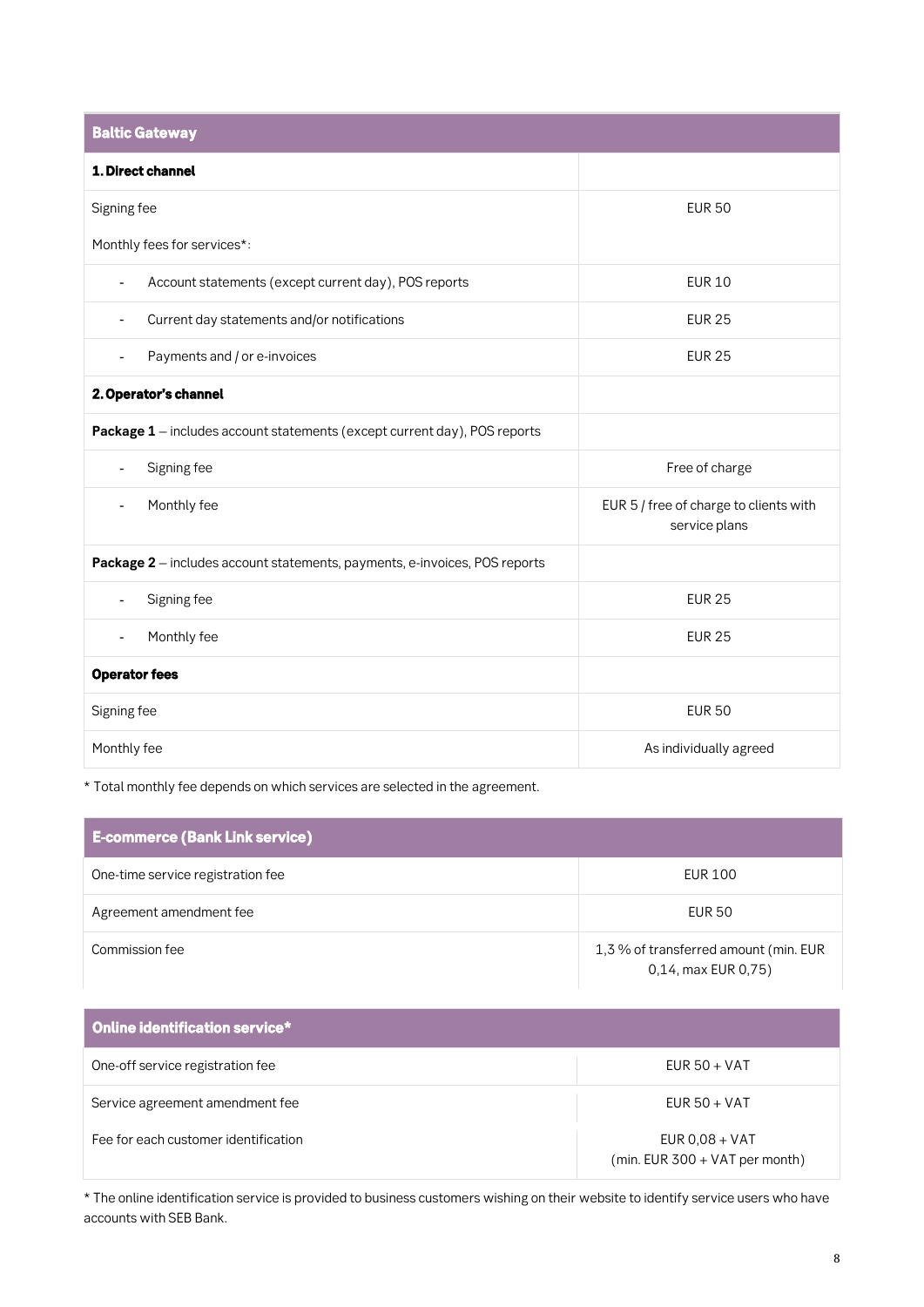| <b>Automatic file exchange channel</b> |                                                                                                          |
|----------------------------------------|----------------------------------------------------------------------------------------------------------|
| One-off service registration fee       | EUR 57,92                                                                                                |
| Service monthly fee                    | EUR 57,92 for each type of file sent and /<br>or received through the automatic file<br>exchange channel |
| Service agreement amendment fee        | EUR 28,96                                                                                                |
| <b>Services via SMS</b>                |                                                                                                          |
| Bank SMS message*                      | EUR 0,15                                                                                                 |

**\* The fee is deducted for the last day's messages sent from the bank**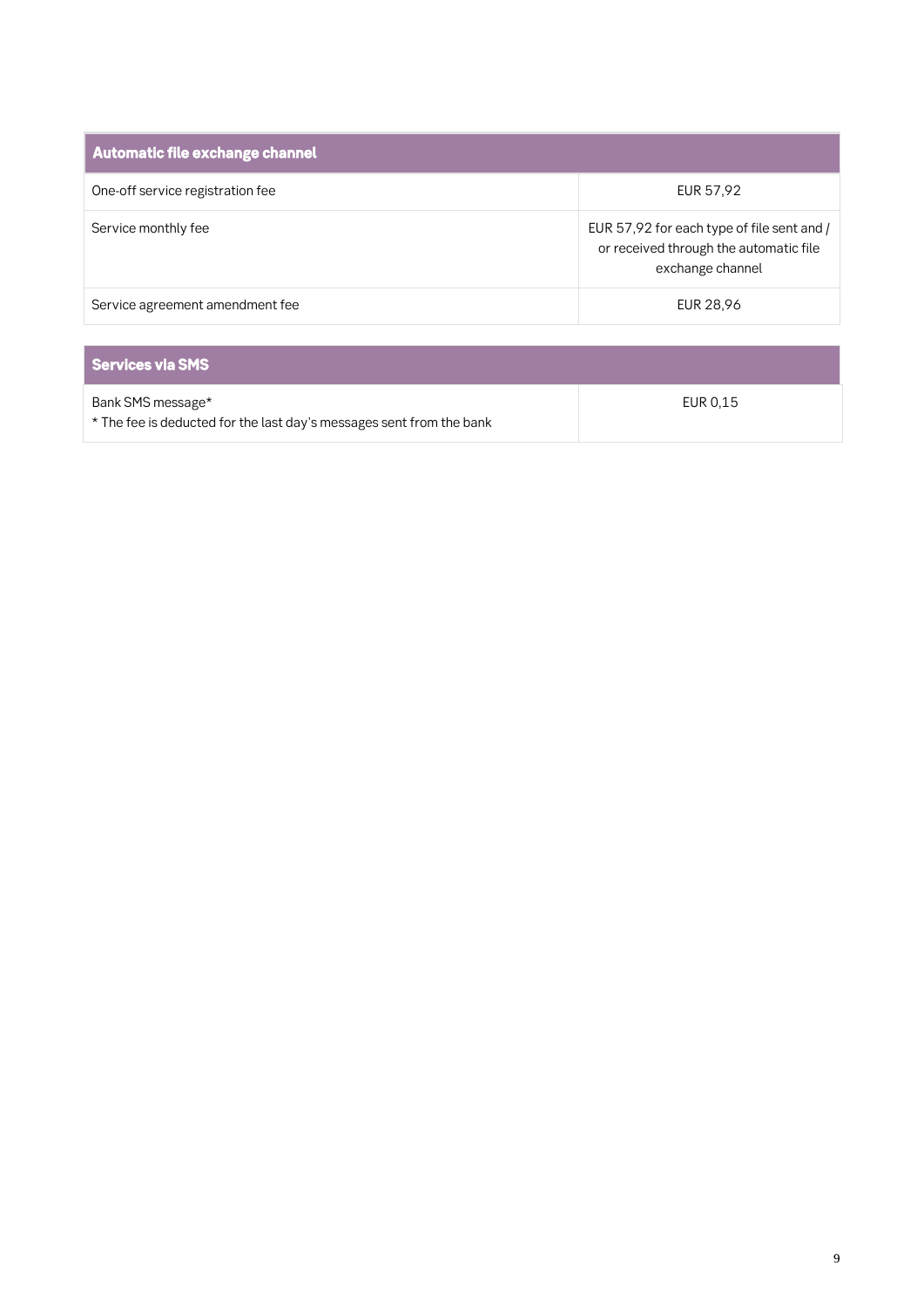### *PAYMENTS*

#### *Intrabank payment*

| <b>Intra-bank payments in all currencies</b> | at the bank      |                | $\overline{\phantom{a}}$ via the Internet $\overline{\phantom{a}}$ via mobile application |
|----------------------------------------------|------------------|----------------|-------------------------------------------------------------------------------------------|
| Iš savų sąskaitų į savo sąskaitas            | EUR $51$         | Free of charge | Free of charge                                                                            |
| l kitų klientų sąskaitas                     | EUR <sub>5</sub> | EUR 0,29       | EUR 0,29                                                                                  |

**<sup>1</sup>Charges are not applied if money is transferred from savings deposit account or for purchase of saving and investment instruments.**

**If the payer's and the payee's accounts are with SEB Bank, money transfer is executed on the same banking day.**

| <b>Bill and tax payments</b>                    | $\blacksquare$ at the bank $\blacksquare$ | $\qquad \qquad$ via the Internet |
|-------------------------------------------------|-------------------------------------------|----------------------------------|
| Money transfer according to bill or tax payment |                                           | EUR 0.29                         |

#### *European payment*

| European payment <sup>1</sup>                   | at the bank | via the Internet | via mobile<br>application |
|-------------------------------------------------|-------------|------------------|---------------------------|
| Pagal momentinio mokėjimo nurodymą <sup>2</sup> |             | EUR 0,41         |                           |
| Pagal SEPA mokėjimo nurodymą <sup>3,5</sup>     | EUR 5       | EUR 0,41         | EUR 0.41                  |
| Labai skubus <sup>4, 5</sup>                    | EUR 65      | <b>EUR 55</b>    | -                         |

**<sup>1</sup>This payment includes transfers in euro to other banks registered in Lithuania, the European Union, United Kingdom, Switzerland, Monaco, San Marino, Andorra and the European Economic Area countries – Norway, Iceland and Lichtenstein. The payment order must bear the payee's IBAN format account.** 

**In case of a European payment, the payer pays SEB bank's commission fees and payee pay other bank's commission fees (SHA).**

**<sup>2</sup> Funds according to an instant payment order will be transferred immediately twenty-four hours a day during the entire year. If the sum of the euro payment order is under 15,000 euros and the bank of the beneficiary has joined the instant payment system, the transfer will be made automatically as an instant payment.**

**<sup>3</sup> Funds according to a SEPA payment order are transferred on the same day, if the payment order is given on a banking day before 4:00 p.m.**

**<sup>4</sup> Funds according to an Express payment order are transferred immediately, if the payment order is given on a banking day before 4:30 p.m.**

**<sup>5</sup> Funds are transferred every day except weekends and international holidays: New Year's Day (January 1st), Easter Good Friday, Easter Monday, Labour Day (May 1st), First and Second day of Christmas (December 25th- 26th).**

**If a payment order is given after 4:00 pm on a working day, on weekends or on international holidays, the funds are transferred on the next banking day.**

**The time of crediting the payee's account depends on the payee's bank.**

### *Cross-border payment<sup>1</sup>*

**<sup>1</sup> This money transfer includes:**

- **all transfers in foreign currency (other than in euro) to other Lithuanian-registered banks or other countries**
- **transfers in euro to banks registered in other countries, with the exception of the European Union, the European Economic Area countries, United Kingdom, Switzerland, Monaco, San Marino and Andorra**
- **money transfers in all currencies if the payee's or payer's account number is not in the IBAN format**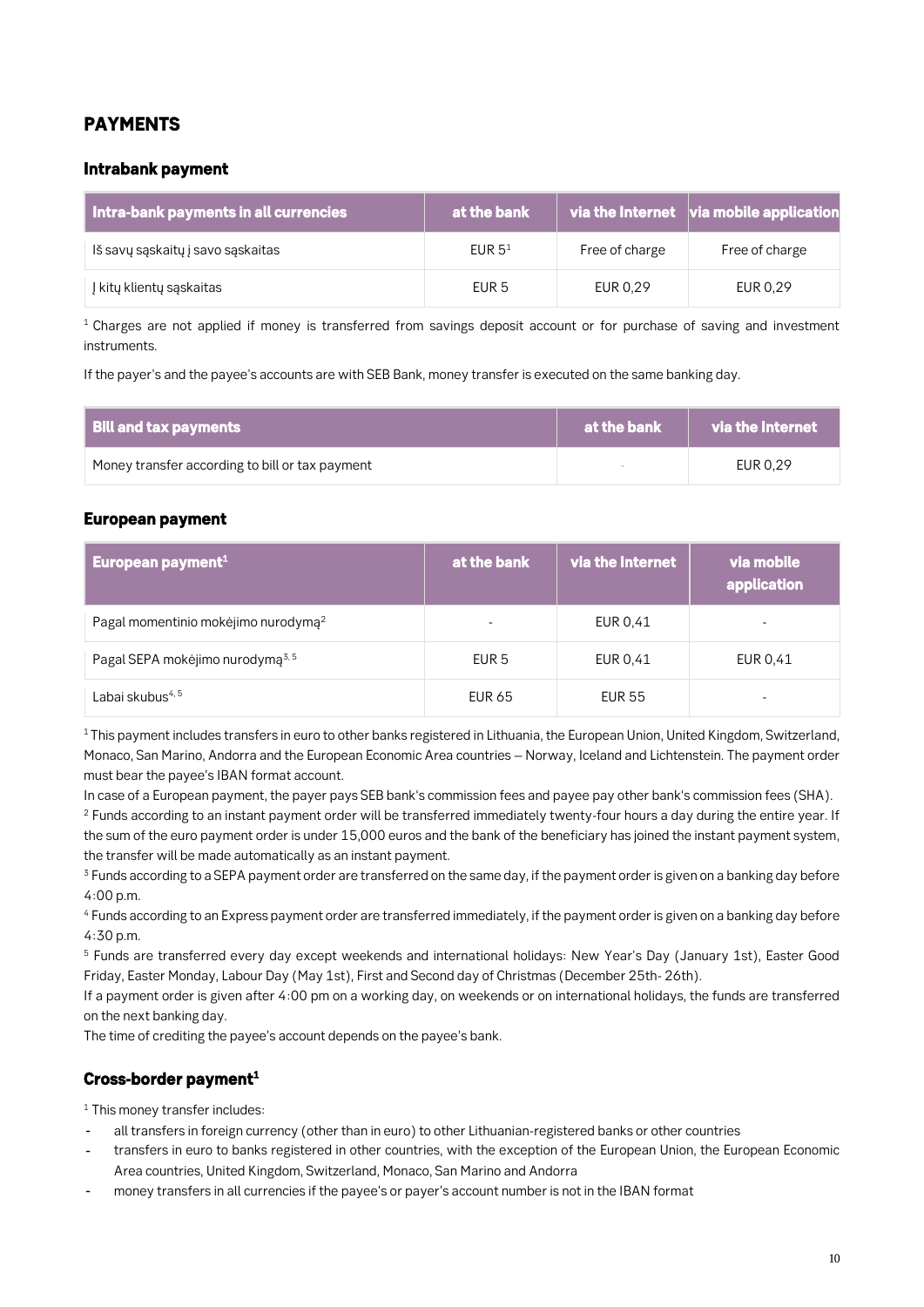**The complete list of payment currencies in which cross-border transfers are carried out is presented** *[www.seb.lt](http://www.seb.lt/)***.**

| <b>Standard cross-border payment</b> | at the bank                       | via the Internet                  |
|--------------------------------------|-----------------------------------|-----------------------------------|
| OWR <sup>2</sup>                     | EUR 34 and other<br>banks charges | EUR 24 and other<br>banks charges |
| SHA <sup>3</sup>                     | <b>EUR 23</b>                     | <b>EUR 13</b>                     |

**A standard cross-border payment order is executed after 2 banking days, if the payment order is submitted by 10:00 p.m. on a banking day.**

**If the payment order is submitted after above mentioned time or on non-banking day, funds transfer will be executed one banking day later.**

| Urgent cross-border payment | at the bank                       | via the Internet                  |
|-----------------------------|-----------------------------------|-----------------------------------|
| OWR <sup>2</sup>            | EUR 50 and other<br>banks charges | EUR 40 and other<br>banks charges |
| SHA <sup>3</sup>            | <b>EUR 36</b>                     | EUR 26                            |

**An urgent cross-border payment is executed next banking day, if the payment order is submitted by 3:00 p.m. on a banking day. If the payment order is submitted after above mentioned time or on non-banking day, funds transfer will be executed one banking day later.**

**In case of CNY, INR, QAR, SAR currencies, no urgent cross-border payments may be executed**

| <b>Express cross-border payment</b> | at the bank                       | via the Internet                  |
|-------------------------------------|-----------------------------------|-----------------------------------|
| OWR <sup>2</sup>                    | EUR 90 and other<br>banks charges | EUR 40 and other<br>banks charges |
| SHA <sup>3</sup>                    | <b>EUR 65</b>                     | EUR 55                            |

**An express cross-border payment is executed on the same banking day, if payment order submitted in**

- **EUR, USD, CAD, GBP by 4.30 p.m.**  $\sim$
- **BGN, BYN, CZK, HRK, KZT, MXN, RON, RSD, RUB, UAH by 10:00 a.m.**
- **DKK, HUF, PLN by 1:00 p.m.**
- **CHF, NOK, SEK by 3:00 p.m.**

**If the payment order is submitted after above mentioned time or on non-banking day, funds transfer will be executed one banking day later.**

**In case of AUD, CNY, HKD, ILS, INR, JPY, NZD, QAR, SAR, SGD, TRY, ZAR currencies, no express cross-border payments may be executed.**

**<sup>2</sup>OUR – a payer pays SEB Bank and other bank commission fees. Other bank commission fees are debited from the payer's account. <sup>3</sup> SHA – a payer pays SEB Bank commission fees, the payee pays other bank commission fees, except where a fee cannot be debited from the payee's account in accordance with the rules set by the other bank.**

**Member states are the countries of the European Union and the European Economic Area.**

**Only shared charges (SHA) are allowed if payee's bank is registered in the European Union or the European Economic Area country, United Kingdom, Switzerland, Monaco, San Marino, Andorra. Cross-border payment to the countries listed above are not executed if the bank fees are paid only by the payer (OUR).**

**Foreign currency is a currency other than the euro.**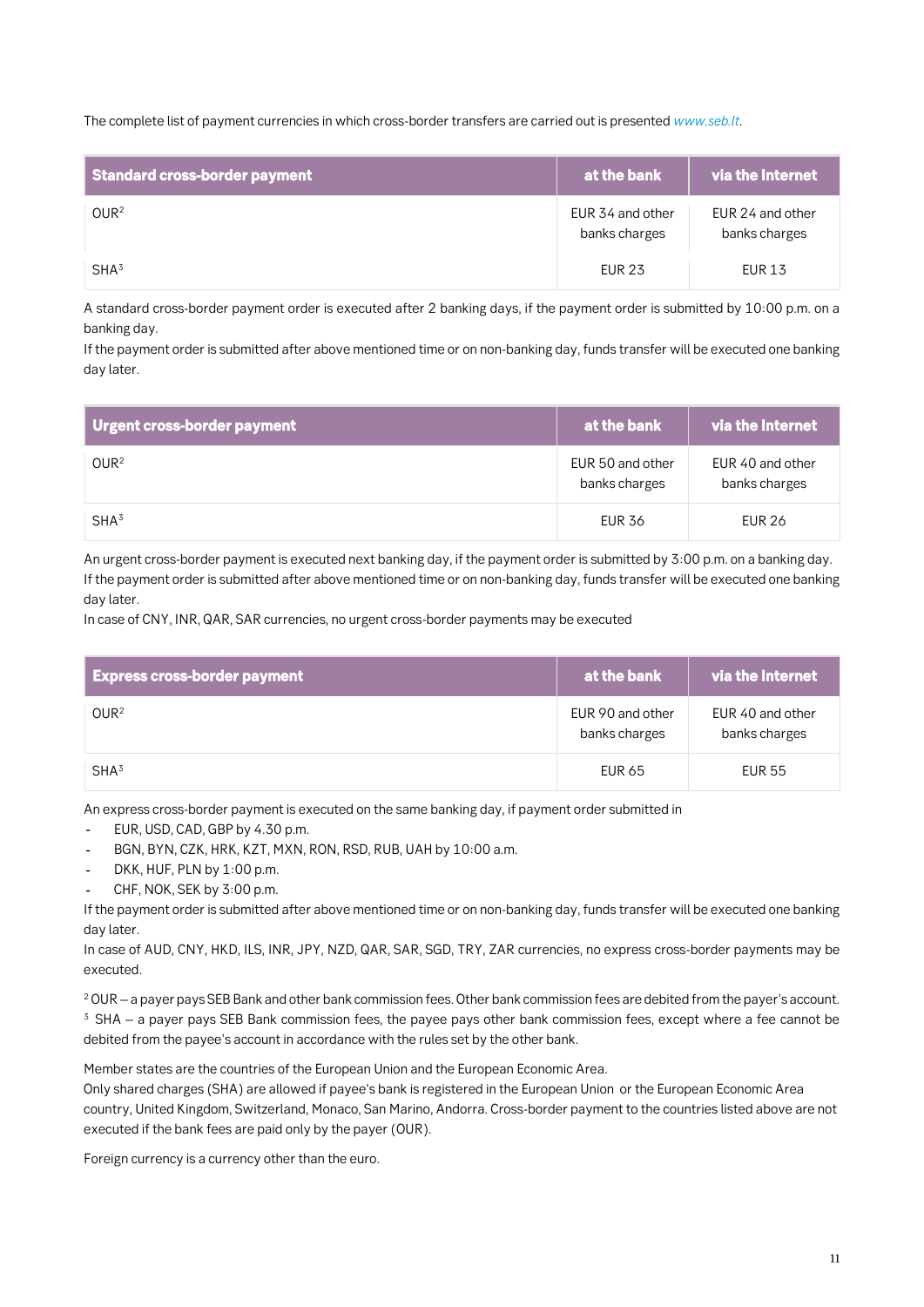#### *Administration of incoming payments*

| Service charges (applicable to payee)                                                                                                                                                                                                                      |           |
|------------------------------------------------------------------------------------------------------------------------------------------------------------------------------------------------------------------------------------------------------------|-----------|
| Administration of incoming payments in euro from other countries (non the<br>European Union, the European Economic Area countries, United Kingdom,<br>Switzerland, Monaco, San Marino or Andorra)                                                          | EUR 10,14 |
| Administration of incoming payments in foreign currency from banks registered<br>in Lithuania or any other country (including United Kingdom, Switzerland,<br>Monaco, San Marino, Andorra, the European Union and the European Economic<br>Area countries) | EUR 10,14 |

**Incoming payment from another bank received after 5 pm. may be credited to the payee's account on the next business day.**

#### *Administration of revocation or amendment of a payment order data*

| Administration of revocation of payment <sup>1</sup>                             |                                 |  |
|----------------------------------------------------------------------------------|---------------------------------|--|
| If the payee's account is with SEB Bank                                          | $10$ Fur                        |  |
| <b>European payment</b>                                                          |                                 |  |
| If no message about funds transfer has been sent to the payee's bank             | Free of charge                  |  |
| If message about funds transfer has been sent to the payee's bank                | EUR 10 and payee's bank charges |  |
| <b>Cross-border payment</b>                                                      |                                 |  |
| If no message about funds transfer has been sent to the payee's bank             | Free of charge                  |  |
| If message about funds transfer has been sent to the payee's bank                | EUR 45 and payee's bank charges |  |
| Administration of amendment of a cross-border payment order data $^{\mathsf{2}}$ |                                 |  |
| If no message about funds transfer has been sent to the payee's bank             | <b>EUR 10</b>                   |  |
| If message about funds transfer has been sent to the payee's bank                | EUR 45 and payee's bank charges |  |
| Arrangement of any additional information related to the cross-border payment:   |                                 |  |
| Data up to 2 previous months                                                     | EUR 25 and other bank charges   |  |
| Data over to 2 previous months                                                   | EUR 40 and other bank charges   |  |
| Issuance of the Bank confirmation about the cross-border payment                 | EUR 10 and other bank charges   |  |

**<sup>1</sup>If the funds have already been debited from a bank correspondent account and / or a message has been sent to the payee's bank, relevant proceeds will be refunded only subject to the payee's consent. The fee applies irrespective of a refund.**

**<sup>2</sup> Correspondent banks and / or the payee's bank may refuse to amend the details of the payment order. The fee shall be applied regardless of whether the details of the payment order have been successfully amended.**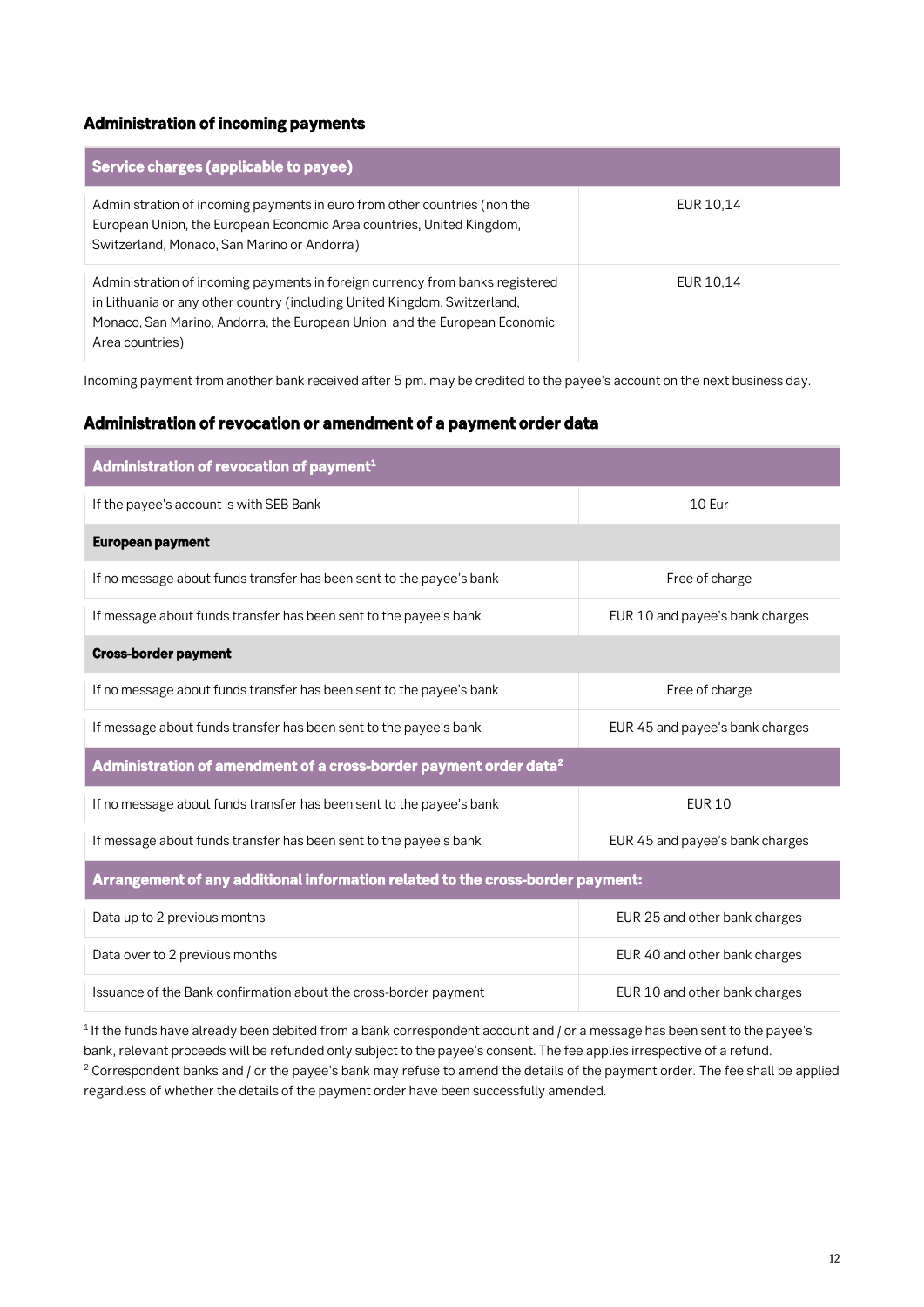### *Periodic transfer*

| <b>Service</b>                                  | If the orderi s given:                                                                                                   |                  |
|-------------------------------------------------|--------------------------------------------------------------------------------------------------------------------------|------------------|
|                                                 | at the bank                                                                                                              | via the Internet |
| Conclusion of standing order agreement          | EUR $31$                                                                                                                 | Free of charge   |
| Money transfer under a standing order agreement | Fee which would be applied to the<br>customer for the same type of payment<br>order provided via the Internet is charged |                  |

**<sup>1</sup> Charges are not applied if money is transferred between customer's own accounts for purchase of saving and investment instruments. Charges also are not applied if funds are transferred to SEB Bank account with purpose to cover customer's liabilities to SEB Bank.**

### *Salary (consolidated) payment in euro*

| <b>Service</b>                                                                                                                                                                      |                |
|-------------------------------------------------------------------------------------------------------------------------------------------------------------------------------------|----------------|
| Submission of salary (consolidated) payment                                                                                                                                         | EUR 1,50       |
| Payment within SEB Bank <sup>1</sup>                                                                                                                                                | Free of charge |
| Payment to other bank registered in Lithuania or in the European Union and the<br>European Economic Area countries, United Kingdom, Switzerland, Monaco, San<br>Marino and Andorra1 | EUR 0.41       |

**<sup>1</sup>The fee is applied to a payer for every payment to a submitted account on the list.**

### *Fund collection services*

| E-invoice service fees (VAT should be added to the fees) applicable to the beneficiary                                                                                                                                       |                      |  |
|------------------------------------------------------------------------------------------------------------------------------------------------------------------------------------------------------------------------------|----------------------|--|
| Agreement conclusion                                                                                                                                                                                                         | <b>EUR 50</b>        |  |
| Agreement amendment                                                                                                                                                                                                          | <b>EUR 20</b>        |  |
| Agreement termination                                                                                                                                                                                                        | Free of charge       |  |
| Agreement monthly maintenance fee                                                                                                                                                                                            | <b>EUR 20</b>        |  |
| Fee for forwarding e-invoices (per every e-invoice sent and presented to payer)<br>To payer in AB SEB bank (for every successfully forwarded e-invoice)<br>To payer in other payment service providers (for every e-invoice) | EUR 0,25<br>EUR 0,25 |  |
| Recall of e-invoice file                                                                                                                                                                                                     | <b>EUR 20</b>        |  |
| Implementation of the template designed at company's request                                                                                                                                                                 | <b>EUR 200</b>       |  |
| Amendment to the template designed at company's request                                                                                                                                                                      | EUR 100              |  |
| Bill payments collection service fee applicable to the beneficiary                                                                                                                                                           |                      |  |
| Agreement conclusion                                                                                                                                                                                                         | <b>EUR 20</b>        |  |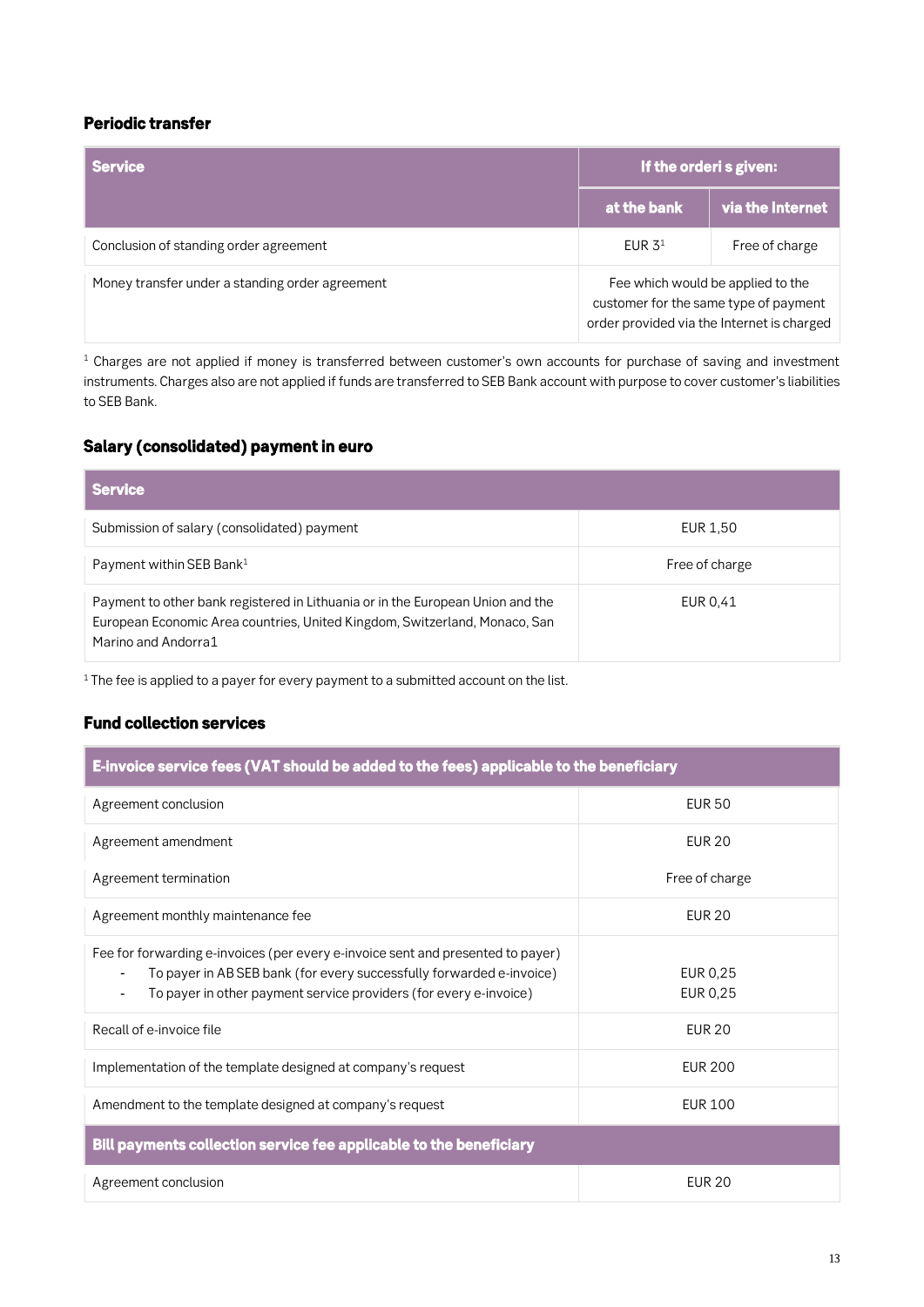| Agreement amendment                                                                                | EUR 30                                     |
|----------------------------------------------------------------------------------------------------|--------------------------------------------|
| Agreement termination                                                                              | Free of charge                             |
| For each payment if the payment is submitted by filling electronic bill payments<br>and taxes form | EUR 0.35 or 1.3 % of the payment<br>amount |

### *E-invoice (for payer)*

| <b>Service</b>                                            |                          |
|-----------------------------------------------------------|--------------------------|
| E-invoice receipt                                         | Free of charge           |
| Automated standing order for e-invoice                    | Free of charge           |
| One-off e-invoice payment                                 | Money transfer charges   |
| One-off e-invoice payment if the Service plan is selected | SEB service plan charges |

### *SEPA direct debit payments*

| <b>Service</b>                                                                                             |                  |
|------------------------------------------------------------------------------------------------------------|------------------|
| Funds debiting to the account according to SEPA direct debit payment order (for<br>each payment order) $1$ | EUR <sub>3</sub> |

<sup>1</sup> SEPA direct debit service is provided to a customer – payer, willing that funds are debited to his account according to SEPA direct **debit payment order.**

#### *Debit of funds (without customer's consent) initiated by special order received from the PLAIS<sup>1</sup>*

| Service                                              |       |
|------------------------------------------------------|-------|
| Fee applied to the customer whose account is debited | EUR 1 |

<sup>1</sup> PLAIS – Funds limitation information system administrated by SE Centre of Registers (VĮ "Registrų centras").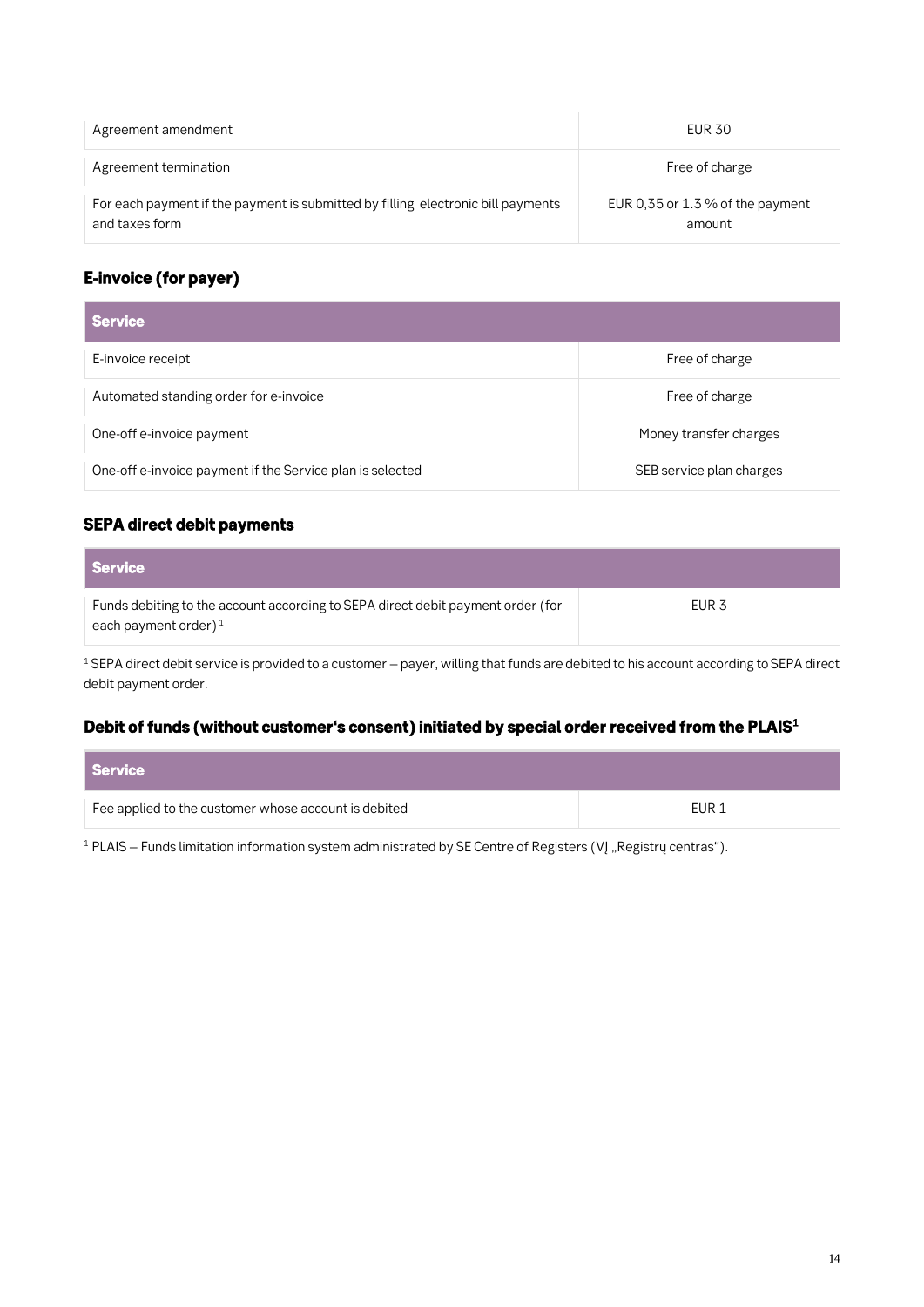### *CASH HANDLING SERVICES*

# *Cash collection*

| I Cash collection i                                     |                              |
|---------------------------------------------------------|------------------------------|
| Administration fee for collected coins <sup>1</sup>     | 0,6 per cent of the amount   |
| Administration fee for collected banknotes <sup>2</sup> | 0,015 per cent of the amount |
|                                                         |                              |

**<sup>1</sup> The fee applies to customers whose coins are collected using third party collection services.**

**<sup>2</sup> The fee applies to customers whose banknotes are collected using third party collection services.**

| Cash delivery                                                                         |                  |
|---------------------------------------------------------------------------------------|------------------|
| Fee for money transfer where cash is delivered by the collection company <sup>1</sup> | EUR <sub>3</sub> |

**<sup>1</sup> The fee applies to customers to whom cash is delivered using third party collection services.**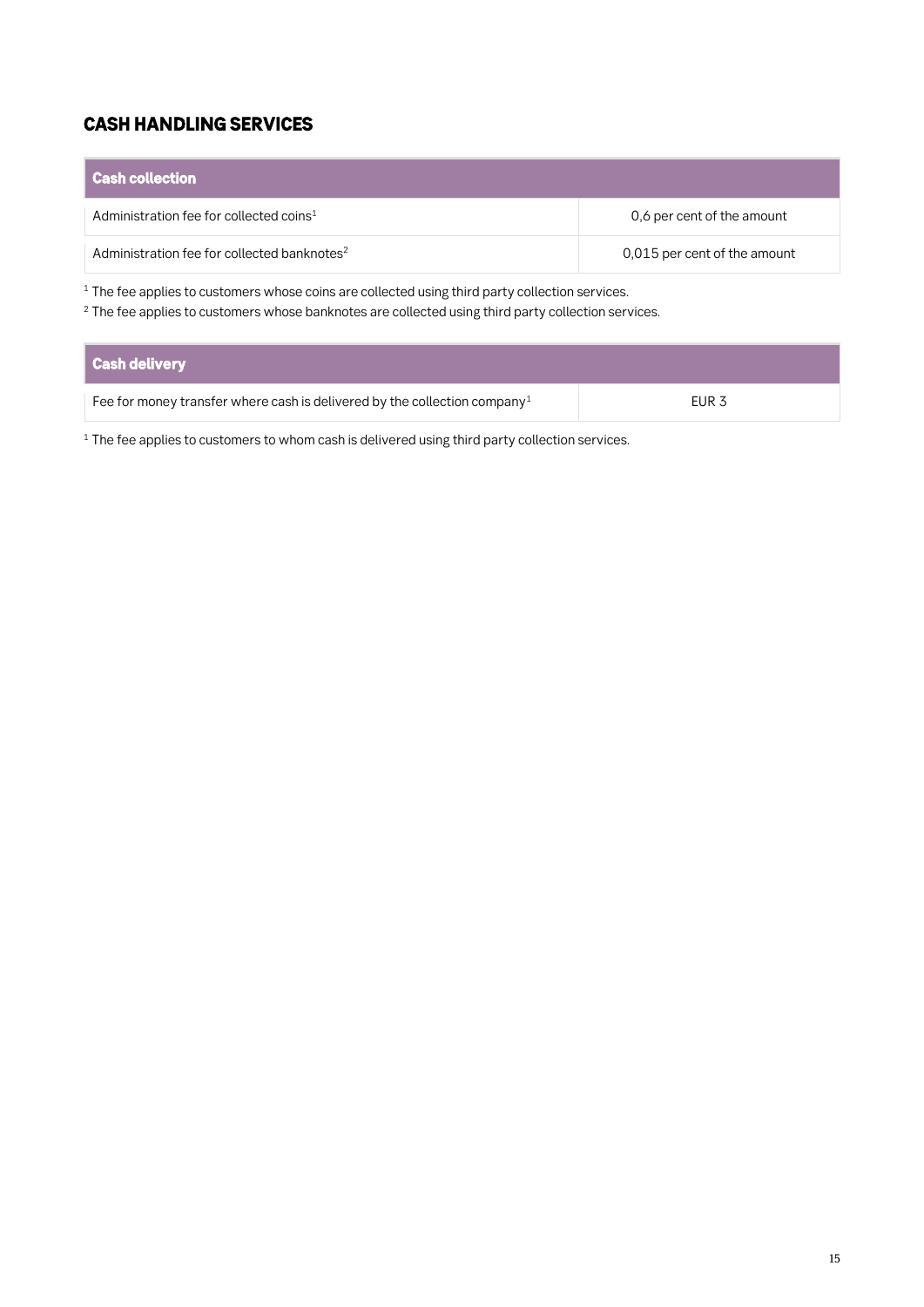### *OTHER SERVICES*

| <b>Other services</b>                                                                                                                                                                                 |                                |  |
|-------------------------------------------------------------------------------------------------------------------------------------------------------------------------------------------------------|--------------------------------|--|
| Issuance of a certified document copy                                                                                                                                                                 | EUR 1,45 per page              |  |
| Generation of a POS terminal statement covering the customer's specified<br>period*<br>*The fee applies to non-standard statements or statements covering more than<br>the recent six months' period. | EUR 10                         |  |
| <b>Bank certification, letters and other endorsement</b>                                                                                                                                              |                                |  |
| Standard certificate on a bank account balances, existence as the bank customer,<br>closing of accounts (in Lithuanian or in English)                                                                 | <b>EUR 10</b>                  |  |
| Non-standard certificate on term deposits, securities, restrictions, liabilities etc.<br>(in Lithuanian or in English)                                                                                | upon the agreement, min EUR 30 |  |
| Issuing a certificate to a customer's auditor                                                                                                                                                         | <b>EUR 40</b>                  |  |
| Bank certification on funds with the cumulative account                                                                                                                                               | Free of charge                 |  |
| Customer requisites endorsement                                                                                                                                                                       | FUR <sub>5</sub>               |  |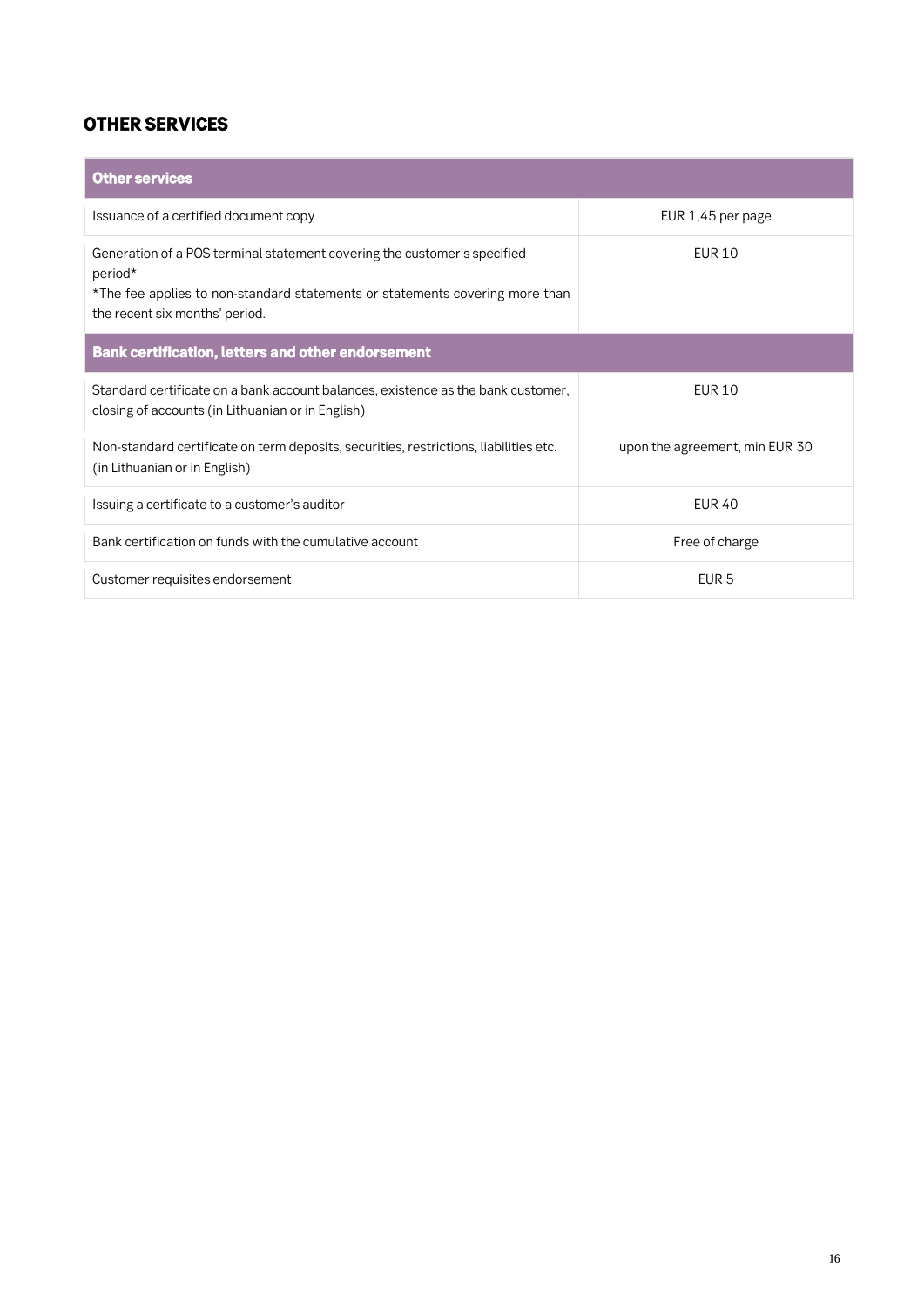### *PAYMENT CARDS*

| Mastercard Business (debit card)                                                                                                                 |                                         |  |
|--------------------------------------------------------------------------------------------------------------------------------------------------|-----------------------------------------|--|
| <b>Issuance and service terms</b>                                                                                                                |                                         |  |
| Card account currency                                                                                                                            | <b>EUR</b>                              |  |
| Card validity                                                                                                                                    | 4 years                                 |  |
| Card issuance                                                                                                                                    | Free of charge                          |  |
| Additional card issuance                                                                                                                         | Free of charge                          |  |
| Urgent card issuance <sup>1</sup>                                                                                                                | <b>EUR 30</b>                           |  |
| The card usage fee (per card) <sup>2</sup>                                                                                                       | EUR 2,50 per month                      |  |
| Maximum amount of total daily payments <sup>3</sup>                                                                                              | EUR 30 000                              |  |
| Maximum amount of total daily withdrawals from ATMs                                                                                              | EUR 15 000                              |  |
| Card renewal (upon expiry)<br>On last month of the card validity, the balance of funds in the card account may be equal to 0 (zero) or positive. |                                         |  |
| <b>Depositing of cash</b>                                                                                                                        |                                         |  |
| Depositing of cash into company's bank account in euros using SEB bank cash-in<br>ATMs in Lithuania                                              | 0,07 % of the amount                    |  |
| Total monthly cash deposit limit for all customer accounts and linked cards                                                                      | EUR 15 000                              |  |
| <b>Cash withdrawal</b>                                                                                                                           |                                         |  |
| At cash dispensing shops when paying by card an amount not less than EUR 5                                                                       | Free of charge from EUR 5 up to EUR 100 |  |
| At ATMs of SEB bank and other Lithuanian and foreign banks                                                                                       | 2 % (minimum EUR 3)                     |  |
| At a cash desk of another Lithuanian or foreign bank                                                                                             | 2 % (minimum EUR 5,79)                  |  |
| At partners <sup>4</sup> points of sale (equipped with relevant technical means)                                                                 | 2 % (minimum EUR 2)                     |  |
| Monthly statements can be submitted:                                                                                                             |                                         |  |
| At the online banking site                                                                                                                       | Free of charge                          |  |
| At a SEB bank unit                                                                                                                               | EUR <sub>5</sub>                        |  |
| <b>Other services</b>                                                                                                                            |                                         |  |
| Sending a new / renewed / replaced card to client by regular post in Lithuania                                                                   | Free of charge                          |  |
| Sending a new / renewed / replaced card to client by registered post in Lithuania                                                                | EUR 1,45                                |  |
| Sending a new / renewed / replaced card to client by regular post to another<br>country                                                          | EUR 5,79                                |  |
| Card collection at SEB bank unit                                                                                                                 | EUR <sub>5</sub>                        |  |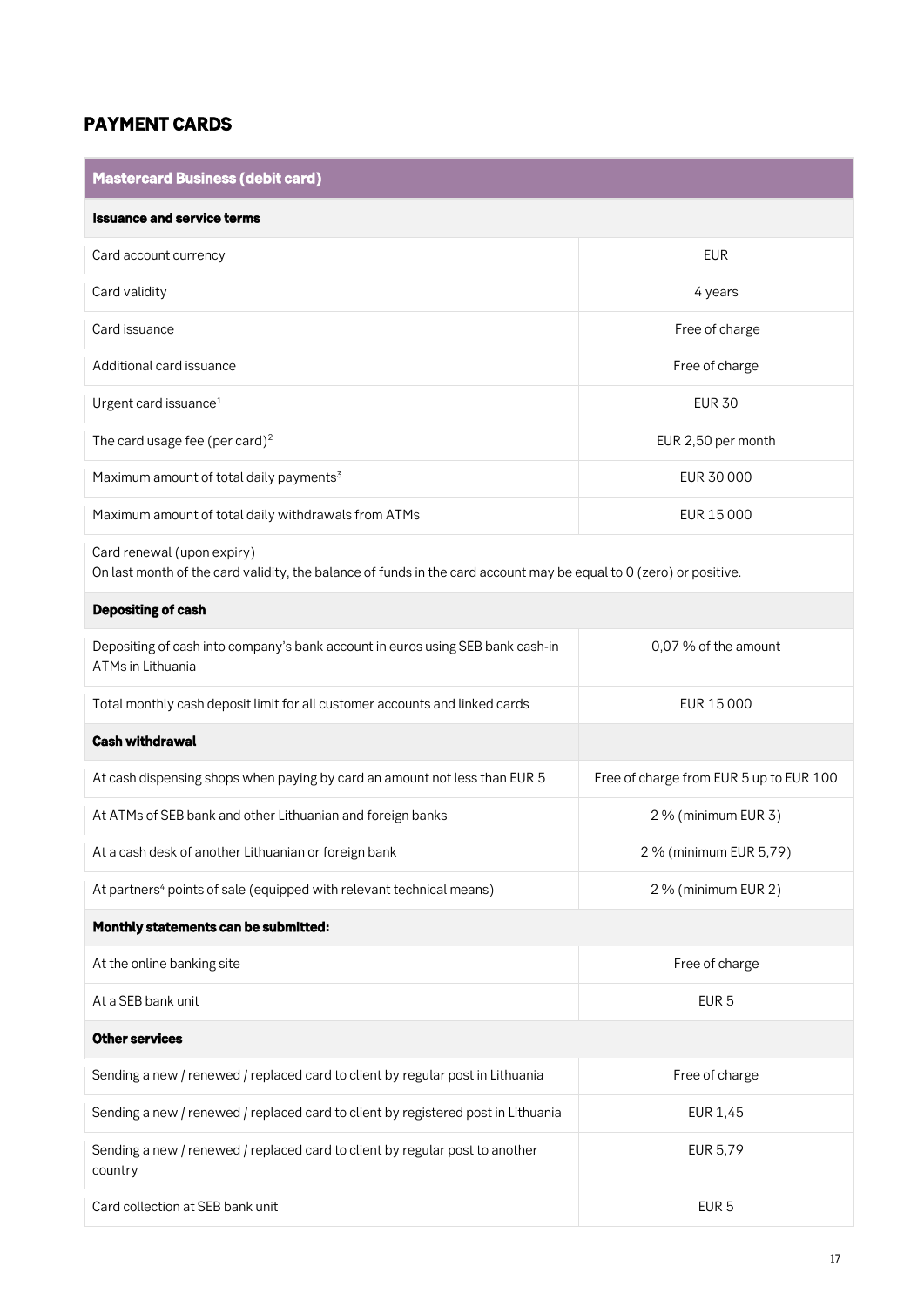| Issuing new card if the old one is lost / stolen / damaged, if new PIN is issued or at<br>cardholder's request before its expiry date (e.g., change of the cardholder's<br>name, surname, etc.) | FUR 5          |
|-------------------------------------------------------------------------------------------------------------------------------------------------------------------------------------------------|----------------|
| Account balance at SEB Lithuania or other banks ATM <sup>5</sup>                                                                                                                                | Free of charge |
| Currency exchange fee in case of operation in other than the card account<br>currency <sup>6</sup>                                                                                              | 2.65%          |
| Obtaining a copy of the receipt in case of payment in Lithuania <sup>7</sup>                                                                                                                    | EUR 1.45       |
| Obtaining a copy of the receipt in case of payment abroad <sup>7</sup>                                                                                                                          | EUR 5.79       |

**<sup>1</sup> This fee is added to the card / additional card issuance fee.**

**<sup>2</sup> The charge is debited on the 28th day of each month. If the card agreement is terminated prior to maturity on the customer's request, the bank shall be entitled to apply and debit the fee for the current month.**

**<sup>3</sup> The daily limit for payments by a payment card applies for payments online and at points of sale and services, for funds transfer on the Internet bank, cash withdrawal at ATMs, cash desks of other banks, Perlas terminals as well as at cash dispensing shops. <sup>4</sup>Cash withdrawals from the terminals of "Perlas Finance".**

**5 If other banks have provided such technical functionality.**

**<sup>6</sup> For payment card holder transactions (e.g. payment at a point of sale or online, cash withdrawal at an ATM) by Mastercard payment card, if the transaction currency is other than euro, the transaction amount is converted into euro according to the exchange rate set by Mastercard International and valid on the day of the data processing. The relevant exchange rate applied by the international payment organizations is increased by the bank's set 2,65 % currency exchange fee.**

**<sup>7</sup> These fees are applied only if the customer is willing to receive the documents confirming the payment transaction by card and if identified that they include the cardholder's signature or other data specifying that the cardholder paid by card.**

#### *Mastercard Business (credit card)*

#### *Issuance and service terms*

| Card account currency                                                      | <b>EUR</b>      |
|----------------------------------------------------------------------------|-----------------|
| Card validity                                                              | 4 years         |
| Card issuance                                                              | <b>EUR 15</b>   |
| Additional card issuance                                                   | <b>EUR 15</b>   |
| Urgent card issuance <sup>1</sup>                                          | <b>EUR 30</b>   |
| Card usage fee (per card) $2$                                              | EUR 3 per month |
| Maximum amount of total monthly payments and cash withdrawals <sup>3</sup> | EUR 40 000      |

#### **Card renewal (upon expiry)**

*Depositing of cash*

**On last month of the card validity, the balance of funds in the card account may be equal to 0 (zero) or positive. The card is renewed, if its account has not been blocked due to overdue payment of a monthly instalment more than once during the recent 12 (twelve) months' period.**

| _ _ _ _ _ _ _ _ _ _ _ _ _ _                                                                         |                        |
|-----------------------------------------------------------------------------------------------------|------------------------|
| Depositing of cash into company's bank account in euros using SEB bank cash-in<br>ATMs in Lithuania | $0.07\%$ of the amount |
| Total monthly cash deposit limit for all customer accounts and linked cards                         | 15 000 EUR             |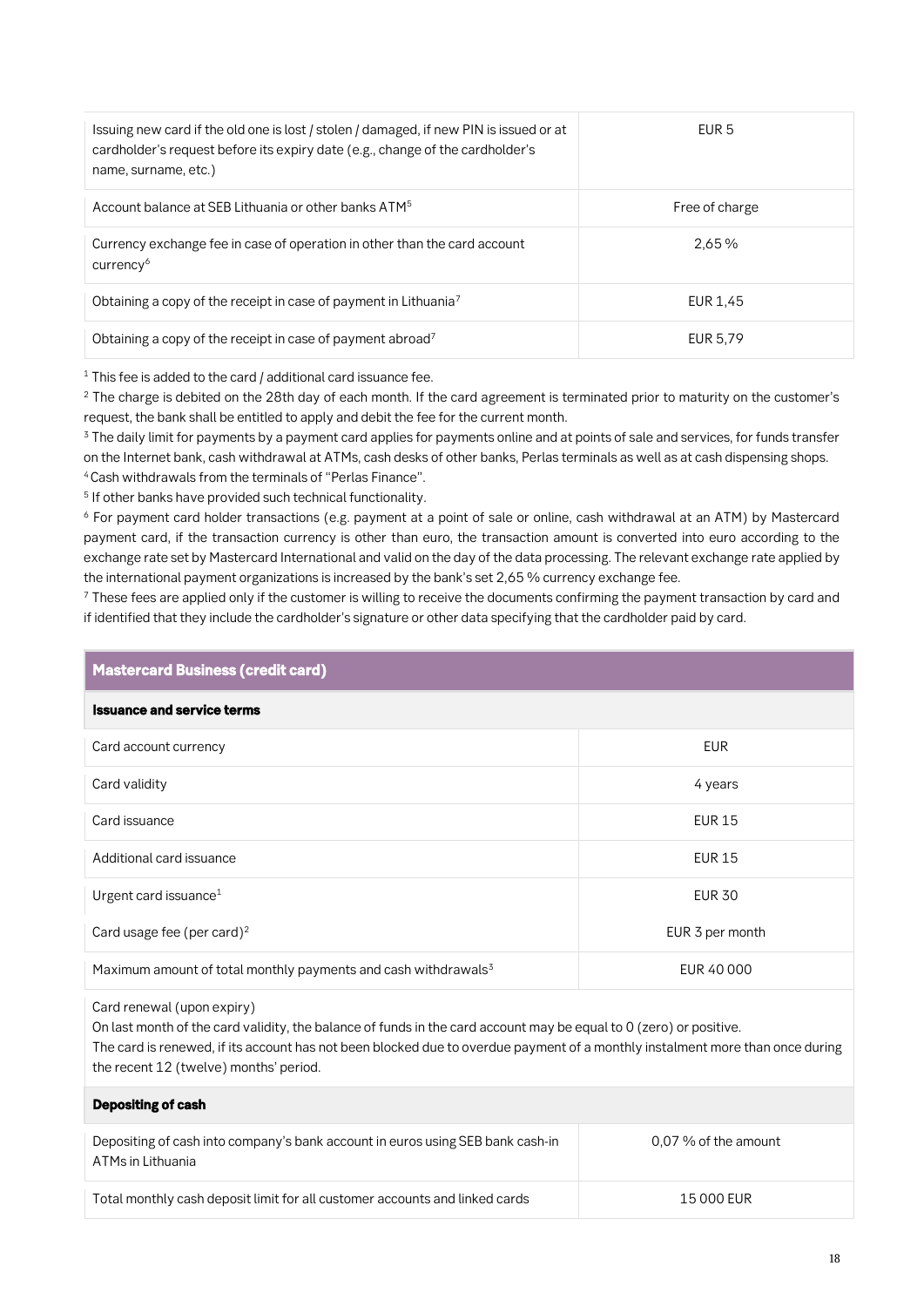| <b>Cash withdrawal</b>                                                           |                                         |
|----------------------------------------------------------------------------------|-----------------------------------------|
| At cash dispensing shops when paying by card an amount not less than EUR 5       | Free of charge from EUR 5 up to EUR 100 |
| At ATMs of SEB bank and other Lithuanian and foreign banks                       | $2\%$ (minimum EUR 3)                   |
| At a cash desk of another Lithuanian or foreign bank                             | 2 % (minimum EUR 5,79)                  |
| At partners <sup>4</sup> points of sale (equipped with relevant technical means) | $2.5\%$ (minimum EUR 4)                 |
|                                                                                  |                                         |

#### *Credit drawdown fees and terms*

| Credit limit                                                                                                                                                                                    | 0 Eur arba nuo 50 iki 32 000 Eur |  |
|-------------------------------------------------------------------------------------------------------------------------------------------------------------------------------------------------|----------------------------------|--|
| Annual interest paid by a customer for the spent credit                                                                                                                                         | 14 %                             |  |
| Free of charge credit period up to 45 days                                                                                                                                                      | applicable                       |  |
| Fee for changing the credit limit on a credit card at the bank's branch                                                                                                                         | 10 Eur                           |  |
| Monthly statements can be submitted:                                                                                                                                                            |                                  |  |
| At the online banking site                                                                                                                                                                      | Free of charge                   |  |
| At a SEB bank unit                                                                                                                                                                              | EUR <sub>5</sub>                 |  |
| <b>Other services</b>                                                                                                                                                                           |                                  |  |
| Sending a new / replaced card to client by regular post in Lithuania                                                                                                                            | Free of charge                   |  |
| Sending a new / replaced card to client by registered post in Lithuania                                                                                                                         | <b>EUR 1,45</b>                  |  |
| Sending a new / replaced card to client by regular post to another country                                                                                                                      | <b>EUR 5,79</b>                  |  |
| Naujos / pakeistos kortelės atsiėmimas banko skyriuje                                                                                                                                           | EUR <sub>5</sub>                 |  |
| Renewed card collection at SEB bank unit                                                                                                                                                        | Free of charge                   |  |
| Issuing new card if the old one is lost / stolen / damaged, if new PIN is issued or at<br>cardholder's request before its expiry date (e.g., change of the cardholder's<br>name, surname, etc.) | <b>EUR 10</b>                    |  |
| Account balance at SEB Lithuania or other banks ATM <sup>5</sup>                                                                                                                                | Free of charge                   |  |
| Currency exchange fee in case of operation in other than the card account<br>currency <sup>6</sup>                                                                                              | 2,65%                            |  |
| Obtaining a copy of the receipt in case of payment in Lithuania <sup>7</sup>                                                                                                                    | <b>EUR 1,45</b>                  |  |
| Obtaining a copy of the receipt in case of payment abroad7                                                                                                                                      | <b>EUR 5,79</b>                  |  |
|                                                                                                                                                                                                 |                                  |  |

**<sup>1</sup> This fee is added to the card / additional card issuance fee.**

**<sup>2</sup> The charge is debited on the 28th day of each month. If the card agreement is terminated prior to maturity on the customer's request, the bank shall be entitled to apply and debit the fee for the current month.**

**4 Cash withdrawals from the terminals of "Perlas Finance".**

**<sup>3</sup> The monthly limit for payments and cash withdrawal by a payment card applies for payments online and at points of sale and services, for funds transfer on the Internet bank, cash withdrawal at ATMs, cash desks of other banks, Perlas terminals as well as at cash dispensing shops.**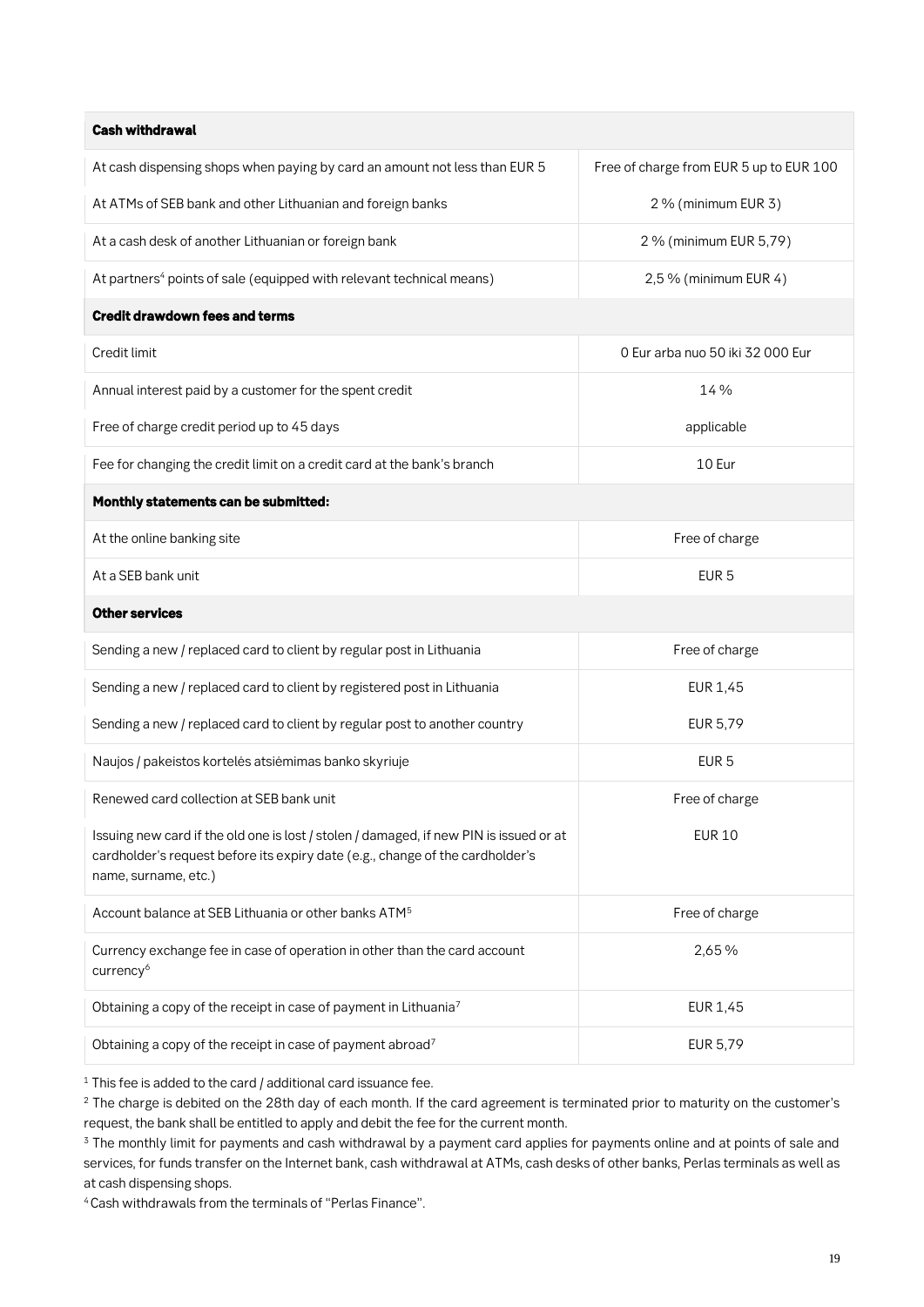**5 If other banks have provided such technical functionality.**

**<sup>6</sup> For payment card holder transactions (e.g. payment at a point of sale or online, cash withdrawal at an ATM) by Mastercard payment card, if the transaction currency is other than euro, the transaction amount is converted into euro according to the exchange rate set by Mastercard International and valid on the day of the data processing. The relevant exchange rate applied by the international payment organizations is increased by the bank's set 2,65 % currency exchange fee.**

**<sup>7</sup> These fees are applied only if the customer is willing to receive the documents confirming the payment transaction by card and if identified that they include the cardholder's signature or other data specifying that the cardholder paid by card.**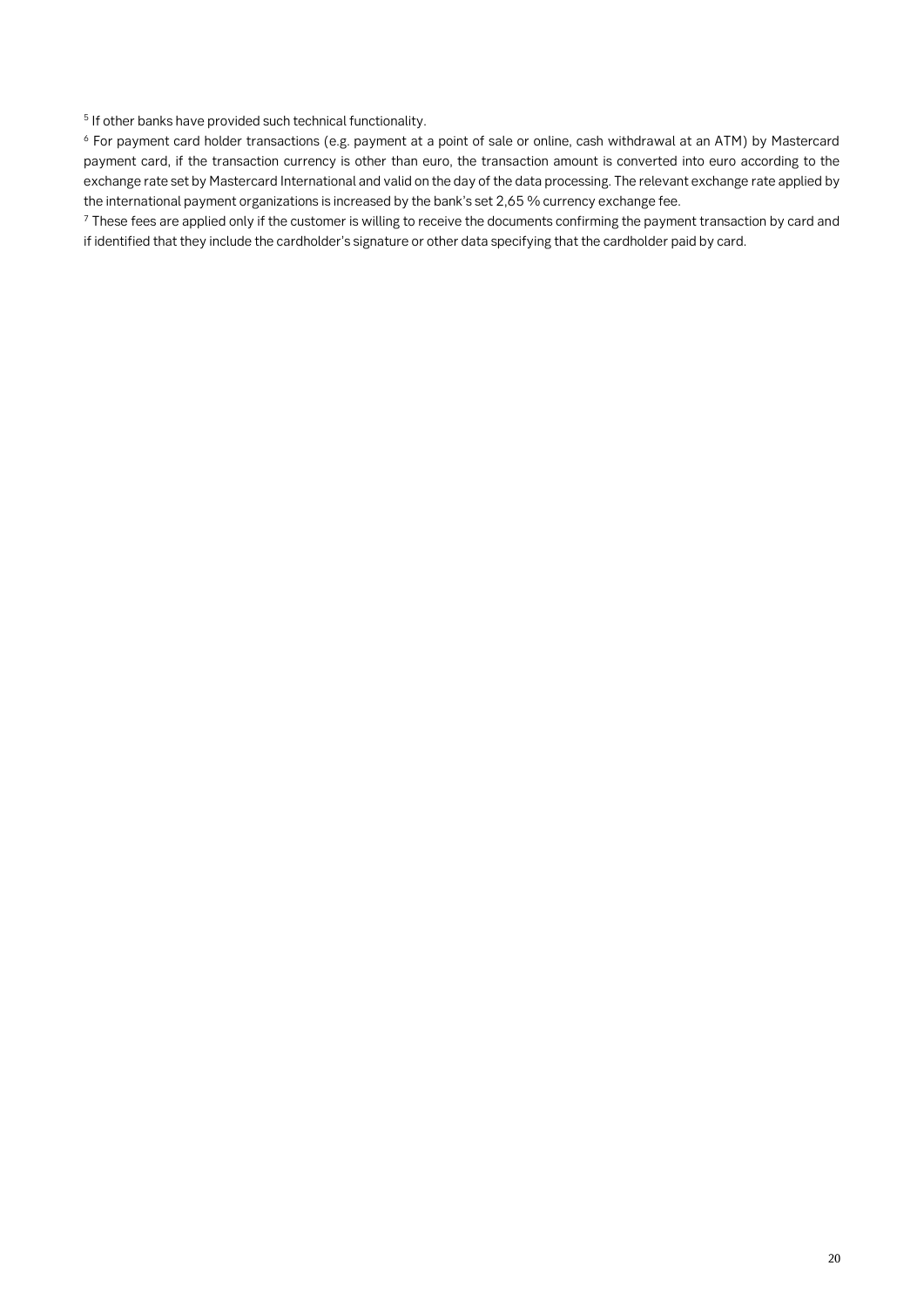### *FINANCING AND LEASING*

### *Trade finance*

**Guarantee fees applicable to stand-by letters of credit.**

| <b>Guarantees and sureties</b>                                                                                                         |                                                                                                                                                                               |
|----------------------------------------------------------------------------------------------------------------------------------------|-------------------------------------------------------------------------------------------------------------------------------------------------------------------------------|
| Guarantee (SEB bank's standard letter of guarantee text <sup>1</sup> ) or surety issuance                                              | 0,5 % of the guarantee amount<br>(min. EUR 100) plus EUR 30, if paper<br>application is submitted. If funds are not<br>deposited, an agreed commitment fee is<br>applied      |
| Guarantee issuance (non-standard letter of guarantee text)                                                                             | 0,6 % of the guarantee amount<br>(min. EUR 150) plus EUR 30, if paper<br>application is submitted. If funds are not<br>deposited, an agreed commitment fee is<br>also applied |
| Other fees related to guaranties and sureties                                                                                          |                                                                                                                                                                               |
| Guarantee (surety) issuance at a request of another bank                                                                               | As individually agreed, min. EUR 300 plus<br>commitment fee                                                                                                                   |
| Change to a guarantee (surety) terms at a request of another bank                                                                      | As individually agreed, min. EUR 100                                                                                                                                          |
| Urgent delivery of guarantee / amendment of guarantee <sup>2</sup>                                                                     | Guarantee delivery / amendment fee plus<br>min. EUR 150                                                                                                                       |
| Change to guarantee (surety) terms and conditions, including a reduction of a<br>relevant amount                                       | EUR 45 plus EUR 30, if paper application is<br>submitted                                                                                                                      |
| Confirmation of authenticity of the guarantee or its amendment at the customer's<br>request                                            | As individually agreed, min. EUR 45                                                                                                                                           |
| Advice of guarantee (surety) or of its amendment                                                                                       | As individually agreed, min. EUR 45                                                                                                                                           |
| Cancellation of the request to issue a guarantee (surety)                                                                              | <b>EUR 45</b>                                                                                                                                                                 |
| Handling of request for payment under the guarantee (surety)                                                                           | 0,1 %, min. EUR 190                                                                                                                                                           |
| Confirmation of signature of the person who signed request for payment and / or<br>dispatch of request for payment under the guarantee | As individually agreed, min. EUR 60                                                                                                                                           |
| Preparation of request or information related to the guarantee at the customer's<br>request                                            | <b>EUR 25</b>                                                                                                                                                                 |
| Drafting of the guarantee or deal structure                                                                                            | As indiviadually agreed, min. EUR 45                                                                                                                                          |
| Dispatch of documents abroad by courier                                                                                                | <b>EUR 55</b>                                                                                                                                                                 |
| Dispatch of documents in Lithuania by courier                                                                                          | <b>EUR 20</b>                                                                                                                                                                 |

**<sup>1</sup> SEB bank's standard-text letters of guarantee are available at** *[www.seb.lt](https://www.seb.lt/eng/business/financing/financing/trade-financing/guarantee)***.**

**<sup>2</sup> Urgent delivery of a guarantee / amendment of a guarantee is performed within one business day since the moment in time when relevant request, correctly filled out and duly signed, is submitted to our bank. When filing a request, any and all terms and conditions of Guarantee Issuance Agreement must be met.**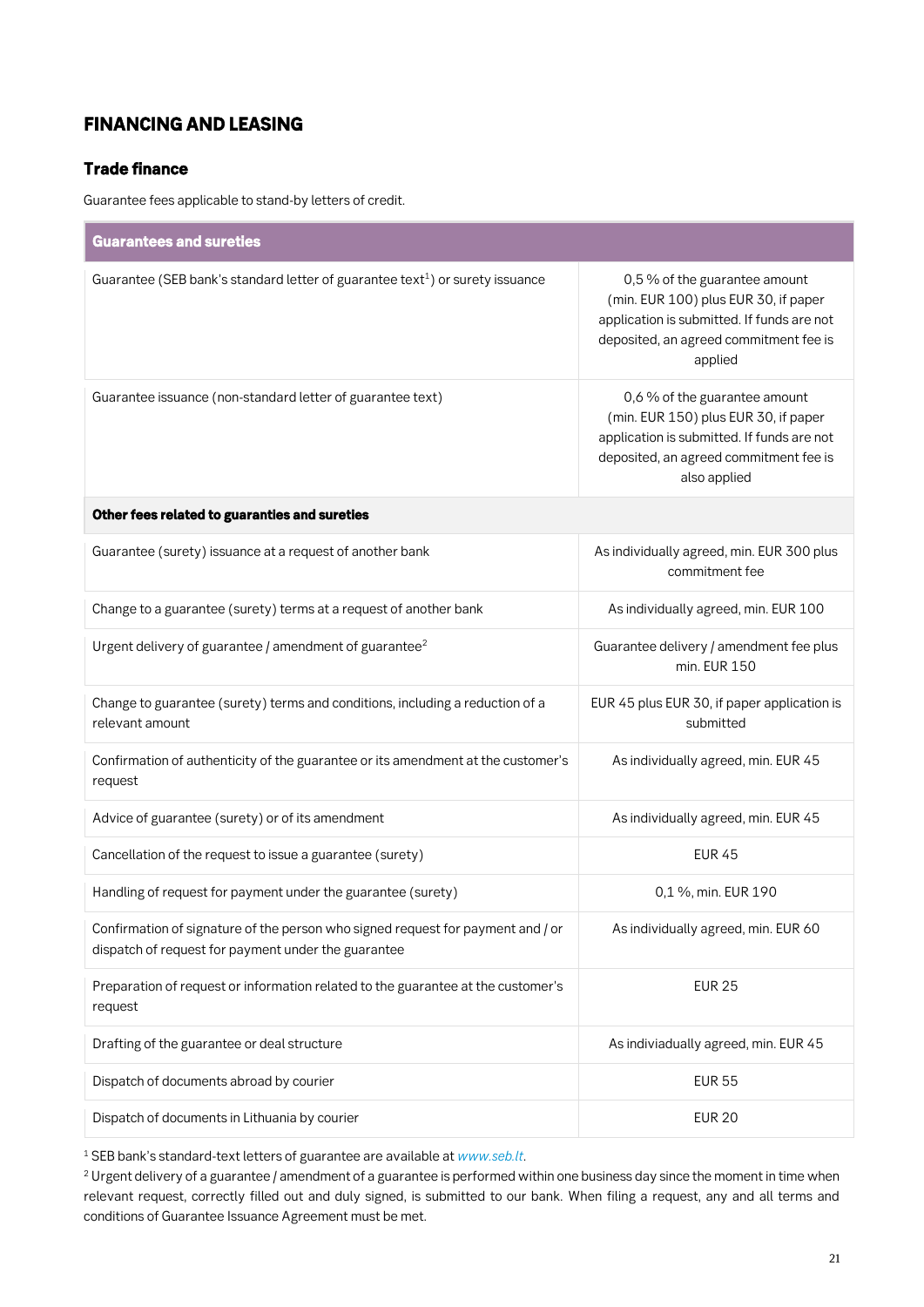| Letter of credit (L/C)                                                                         |                                                                                     |
|------------------------------------------------------------------------------------------------|-------------------------------------------------------------------------------------|
| <b>Export L/Cs</b>                                                                             |                                                                                     |
| Advising of L/C                                                                                | <b>EUR 45</b>                                                                       |
| Advising of amendment to L/C                                                                   | <b>EUR 30</b>                                                                       |
| Confirmation of L/C (deferred-payment L/C confirmation period extended until<br>maturity date) | As individually agreed, min. EUR 100                                                |
| Transfer of L/C                                                                                | 0,2 % of the transferred amount,<br>min. EUR 100                                    |
| Pre-checking of documents (per each set of documents)                                          | <b>EUR 50</b>                                                                       |
| Handling / checking and / or payment against documents (per each set of<br>documents)          | 0,2 % of document value,<br>min. EUR 100                                            |
| Reimbursement claim                                                                            | <b>EUR 20</b>                                                                       |
| Advising of L/C beneficiary's assignment of proceeds                                           | <b>EUR 45</b>                                                                       |
| Maturity control in case of a deferred payment                                                 | <b>EUR 30</b>                                                                       |
| Transfer of receivables to another beneficiary                                                 | <b>EUR 25</b>                                                                       |
| <b>Import L/Cs</b>                                                                             |                                                                                     |
| Issue of L/C with cash collateral                                                              | <b>EUR 90</b><br>plus EUR 30, if paper application is<br>submitted                  |
| Issue of L/C without cash collateral                                                           | Interest as agreed plus EUR 90<br>plus EUR 30, if paper application is<br>submitted |
| Amendment to L/C                                                                               | <b>EUR 45</b><br>plus EUR 30, if paper application is<br>submitted                  |
| Document checking and / or payment against documents (per each set of<br>documents)            | 0,2 % of document value,<br>min. EUR 100                                            |
| Cancellation of L/C                                                                            | <b>EUR 30</b>                                                                       |
| Maturity control in case of a deferred payment                                                 | <b>EUR 30</b>                                                                       |
| Endorsement of a bill of lading                                                                | <b>EUR 30</b>                                                                       |
| <b>Other services</b>                                                                          |                                                                                     |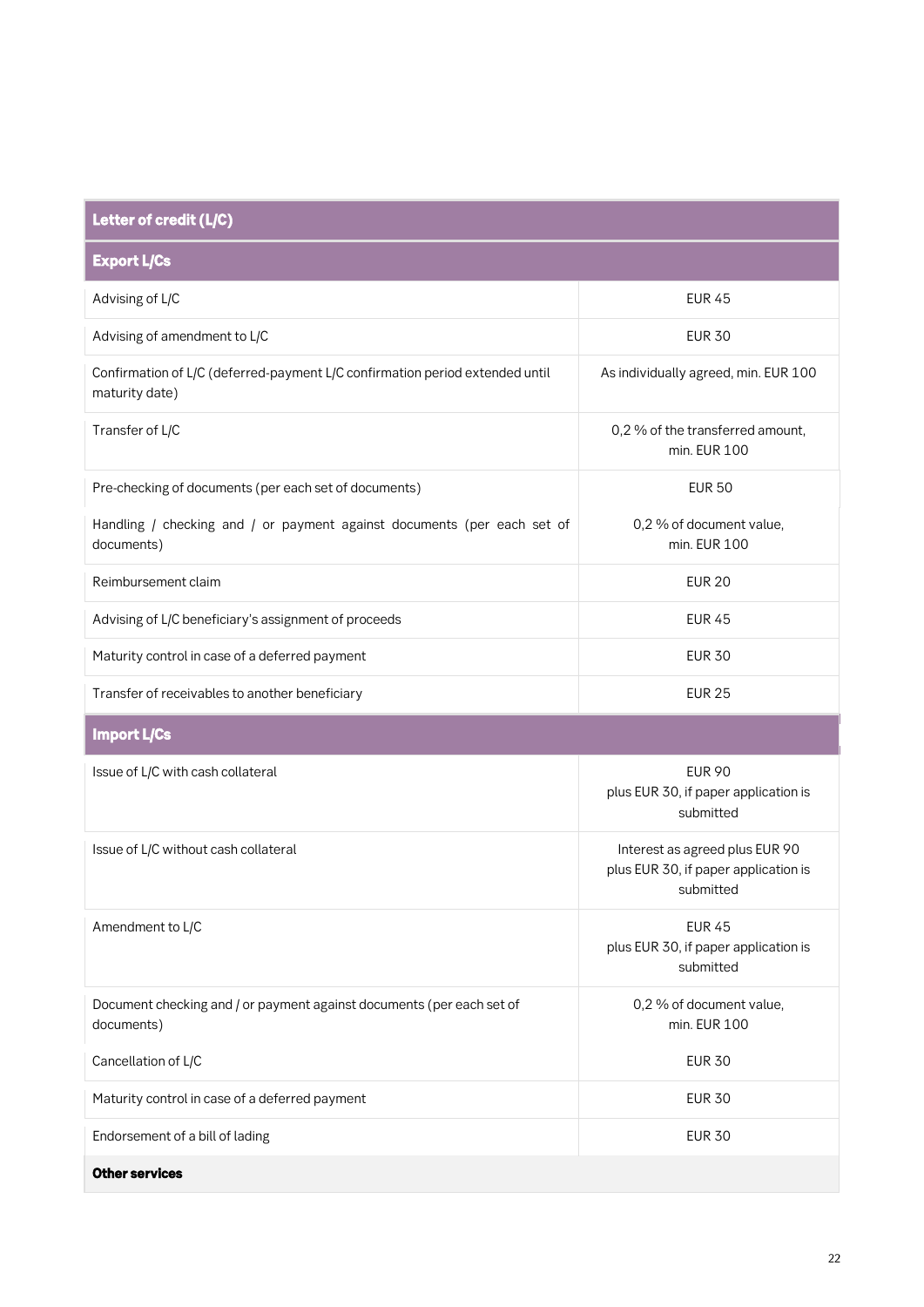| Conditional payment (if funds received from any other bank)                                                                                                   | 0,15 %, min. EUR 90                                                                                                                                      |  |
|---------------------------------------------------------------------------------------------------------------------------------------------------------------|----------------------------------------------------------------------------------------------------------------------------------------------------------|--|
| Preparation of request or information related to L/C at the customer's request                                                                                | <b>EUR 25</b>                                                                                                                                            |  |
| Drafting of L/C or deal structure                                                                                                                             | As individually agreed, min. EUR 45                                                                                                                      |  |
| Dispatch of documents abroad by courier                                                                                                                       | <b>EUR 55</b>                                                                                                                                            |  |
| Dispatch of documents in Lithuania by courier                                                                                                                 | <b>EUR 20</b>                                                                                                                                            |  |
| <b>Documentary collection</b>                                                                                                                                 |                                                                                                                                                          |  |
| Advice of documentation / collection instructions received                                                                                                    | <b>EUR 30</b>                                                                                                                                            |  |
| Collection of documents (bills of exchange) or payment against documents (bills<br>of exchange)                                                               | 0,15 %, min. EUR 36,<br>max. EUR 220                                                                                                                     |  |
| Custody of bills of exchange at SEB Bank from acceptance to maturity date                                                                                     | <b>EUR 36</b>                                                                                                                                            |  |
| Amendment of collection instructions                                                                                                                          | <b>EUR 20</b>                                                                                                                                            |  |
| Keeping of documents, if payment or acceptance not effected within 15 calendar<br>days from the date of notification to the customer about documents' receipt | EUR 30 per month or a part thereof from<br>the date of notification                                                                                      |  |
| Keeping of documents, if payment is 15 calendar days overdue after maturity<br>date                                                                           | EUR 30 per month or a part thereof from<br>maturity date                                                                                                 |  |
| Delivery of documents that were not honoured / were honoured directly to the<br>customer or back to the bank / supplier                                       | <b>EUR 60</b>                                                                                                                                            |  |
| Endorsement of a bill of lading                                                                                                                               | <b>EUR 30</b>                                                                                                                                            |  |
| <b>Other services</b>                                                                                                                                         |                                                                                                                                                          |  |
| Preparation of request or information related to the documentary collection or<br>bill of exchange at the customer's request                                  | <b>EUR 25</b>                                                                                                                                            |  |
| Dispatch of documents abroad by courier                                                                                                                       | <b>EUR 55</b>                                                                                                                                            |  |
| Dispatch of documents in Lithuania by courier                                                                                                                 | <b>EUR 20</b>                                                                                                                                            |  |
| <b>Guarantee lines and / or L/C lines</b>                                                                                                                     |                                                                                                                                                          |  |
| Annual interest rate                                                                                                                                          | As individually agreed                                                                                                                                   |  |
| Administration fee for:<br>the limit granting<br>loan maturity extension<br>increase in the limit amount <sup>1</sup>                                         | From 0,6 % of the limit amount,<br>min. EUR 500                                                                                                          |  |
| Credit project analysis and assessment, bank certification or approval issuance                                                                               | 50 % administration fee, however, no<br>less than EUR 300. Upon entering into a<br>limit agreement it is included into a<br>relevant administration fee. |  |
| Commitment fee                                                                                                                                                | From 0,7 % of non drawn-down limit<br>amount                                                                                                             |  |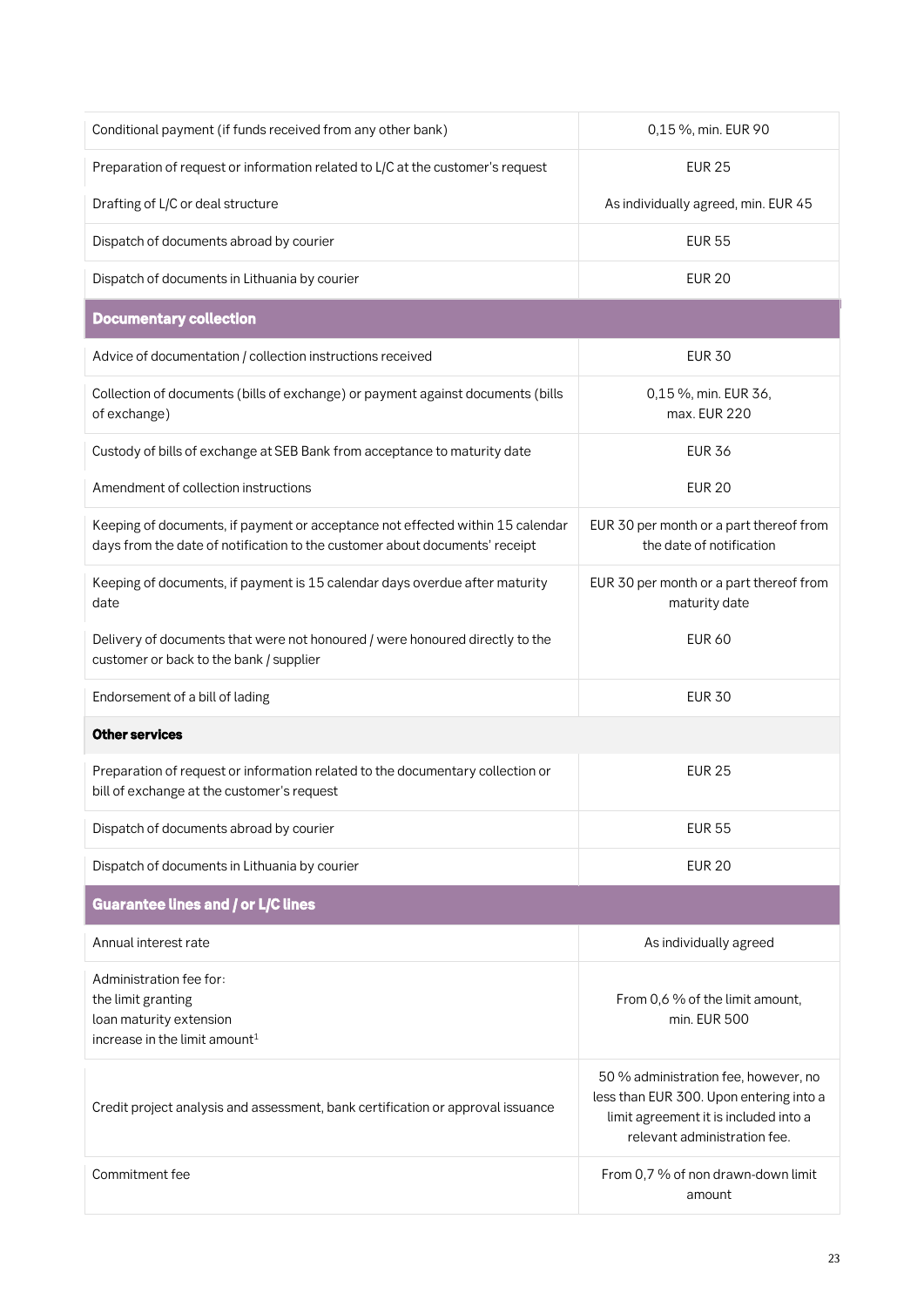| Uninsured Collateral Administration Fee (applied if a collateral is a residential real<br>estate object) | EUR 20 per month.<br>The fee is charged for each collateral<br>object if the collateral is not insured for<br>more than 30 days |
|----------------------------------------------------------------------------------------------------------|---------------------------------------------------------------------------------------------------------------------------------|
| Amendment of terms under the limit agreement terms <sup>2</sup> , if:                                    |                                                                                                                                 |
| The limit currency is changed                                                                            |                                                                                                                                 |
| Fixed interest rate is replaced with variable interest rate and vice versa                               | 1 per cent of the credit amount, min. EUR<br>500 on the interest rate adjustment date                                           |
| Variable interest rate portion adjustment period is changed                                              | 1,5 per cent of the credit amount, min.<br>EUR 500 on other days                                                                |
| Fixed interest rate determination period, start and end is changed                                       |                                                                                                                                 |
| Amendment of terms in any other cases                                                                    | As individually agreed, min. 500                                                                                                |
|                                                                                                          |                                                                                                                                 |

**<sup>1</sup> The fee is calculated of increase in the limit amount.**

**<sup>2</sup> The fee is not applied in the event of the limit maturity extension or increase in the limit amount.**

### *Factoring*

### **VAT should be added to the factoring fees.**

| <b>Service</b>                                                                                                                           | Fee                                            |
|------------------------------------------------------------------------------------------------------------------------------------------|------------------------------------------------|
| Limit administration fee                                                                                                                 | 0,6 % of the factoring limit (min. EUR<br>500) |
| Funding fee (annual interest)                                                                                                            | As individually agreed                         |
| Invoice acceptance fee                                                                                                                   | As individually agreed (min. EUR 3)            |
| Amendment of the factoring agreement terms                                                                                               | <b>Min. EUR 100</b>                            |
| Annual risk assessment of a new debtor (not insured by insurance company)                                                                | <b>EUR 15</b>                                  |
| Annual risk assessment of a debtor for insurance purposes (legal entity<br>registered in the Baltic states)                              | <b>EUR 45</b>                                  |
| Annual risk assessment of a debtor for insurance purposes (legal entity<br>registered in a foreign country other than the Baltic states) | <b>EUR 75</b>                                  |
| Generating non-standard factoring report                                                                                                 | <b>EUR 30</b>                                  |
| Assignment of receivables contract fee                                                                                                   | <b>Min. 300 EUR</b>                            |

## *Leasing*

| Fees for arranging documentation of a lease agreement                                                                                       |                                      |
|---------------------------------------------------------------------------------------------------------------------------------------------|--------------------------------------|
| Leasing agreement fee                                                                                                                       | 1 % of the asset value, min. EUR 200 |
| Additional fee for drawing up an agreement (finance lease, operating lease,<br>purchase and sale, repurchase, etc.) in the English language | <b>FUR 150</b>                       |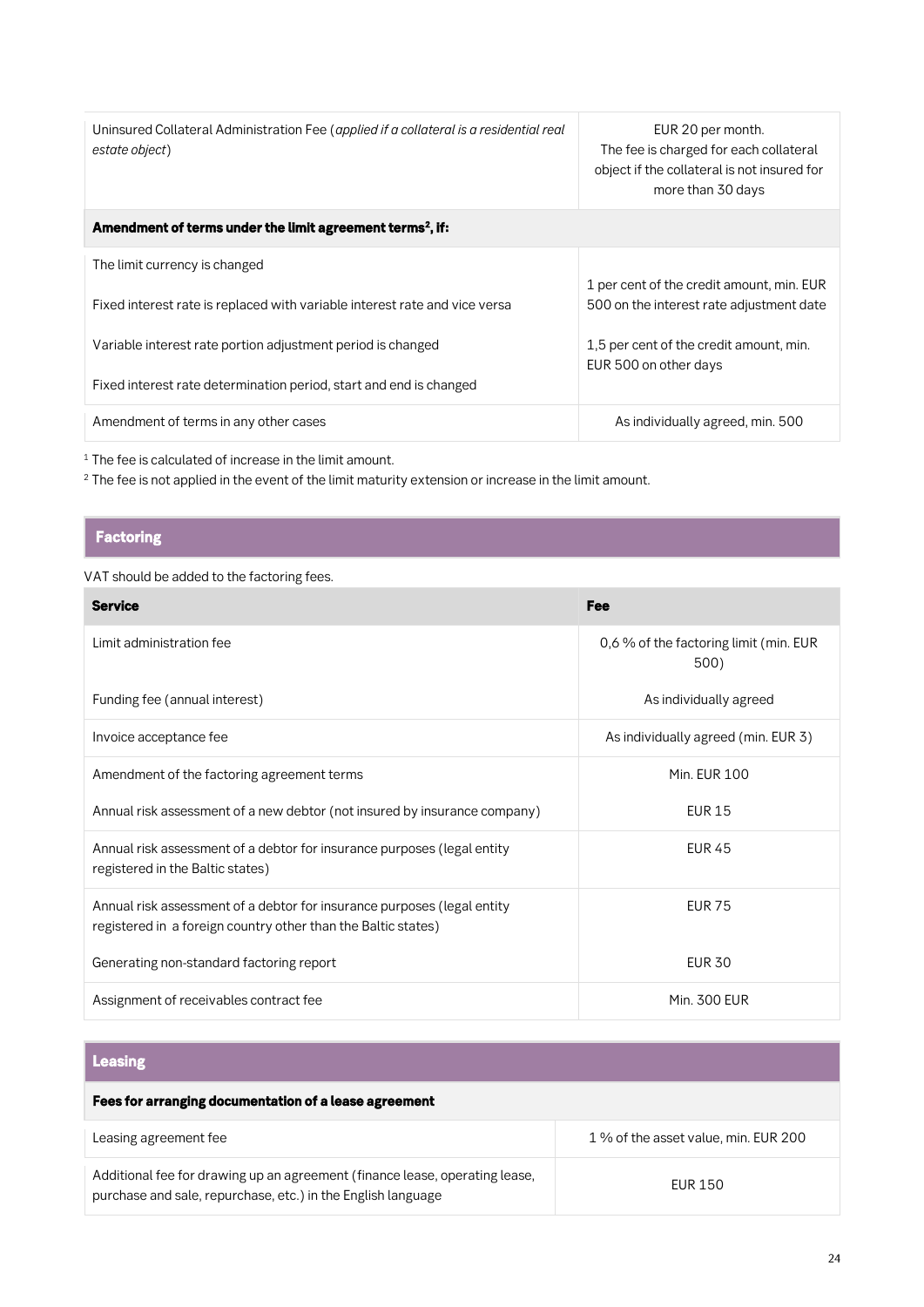| Change of the debt roll-over agreement / leasing agreement term                                                  | 1% of the outstanding asset value,<br>min. EUR 200 |
|------------------------------------------------------------------------------------------------------------------|----------------------------------------------------|
| Agreement amendment or payment schedule change at the customer's<br>initiative fee or resumption of an agreement | EUR 100                                            |
| Change of the leasing payments date                                                                              | <b>EUR 30</b>                                      |

### *Agreement termination and sale of assets fees in the event of termination or expiry of a finance lease or an operational lease agreement*

| Agreement termination fee                                                                                              | 1,5% of the residual value, min. EUR 150 |  |
|------------------------------------------------------------------------------------------------------------------------|------------------------------------------|--|
| Sale of assets to the lessee (in case termination or expiry of an operating<br>lease agreement)                        | 300 Fur                                  |  |
| Sale of assets to the repurchase entity (in case of termination of an operating<br>lease or a finance lease agreement) | 300 Fur                                  |  |
| Sale of assets to a third party in Lithuania                                                                           | 1,5% of the residual value, min. EUR 300 |  |
| Sale of assets to a third party outside Lithuania or sale of assets in case of<br>complete damage                      | 1,5% of the residual value, min. EUR 500 |  |

| <b>Certificate issue and other fees</b>                                                                                                                                                                                                                                                    |                                   |
|--------------------------------------------------------------------------------------------------------------------------------------------------------------------------------------------------------------------------------------------------------------------------------------------|-----------------------------------|
| Drawing up of additional documents (sublease, lease, access and other consents,<br>official letters, authorisations, document copies, statements of annual turnover,<br>etc.) or reissue of previously drawn up documents at customer's request                                            | EUR 20                            |
| Sending VAT invoices by post                                                                                                                                                                                                                                                               | EUR <sub>3</sub>                  |
| Handling of administrative penalty documents as well as other documents<br>received in customer's name                                                                                                                                                                                     | EUR 10 per each document received |
| International money transfer charges if payment for the customer's property is<br>being made: to another country; in a foreign currency to another bank in<br>Lithuania; under an urgent payment order<br>Real estate tax<br>Guarantees<br>Mortgage fees (including when a car is pledged) | Compensated by the customer       |

| <b>Credits for investments and business development</b>                                                             |                                                                                                                                                     |  |  |
|---------------------------------------------------------------------------------------------------------------------|-----------------------------------------------------------------------------------------------------------------------------------------------------|--|--|
| Annual interest rate                                                                                                | As individually agreed                                                                                                                              |  |  |
| Administration fee for:<br>the loan granting<br>loan maturity extension<br>increase in the loan amount <sup>1</sup> | From 0.6 % of the loan amount,<br>min. FUR 500                                                                                                      |  |  |
| Credit project analysis and assessment,<br>bank certification or approval issuance                                  | 50 % administration fee, however, no less than EUR 300. Upon entering into a<br>credit agreement it is included into a relevant administration fee. |  |  |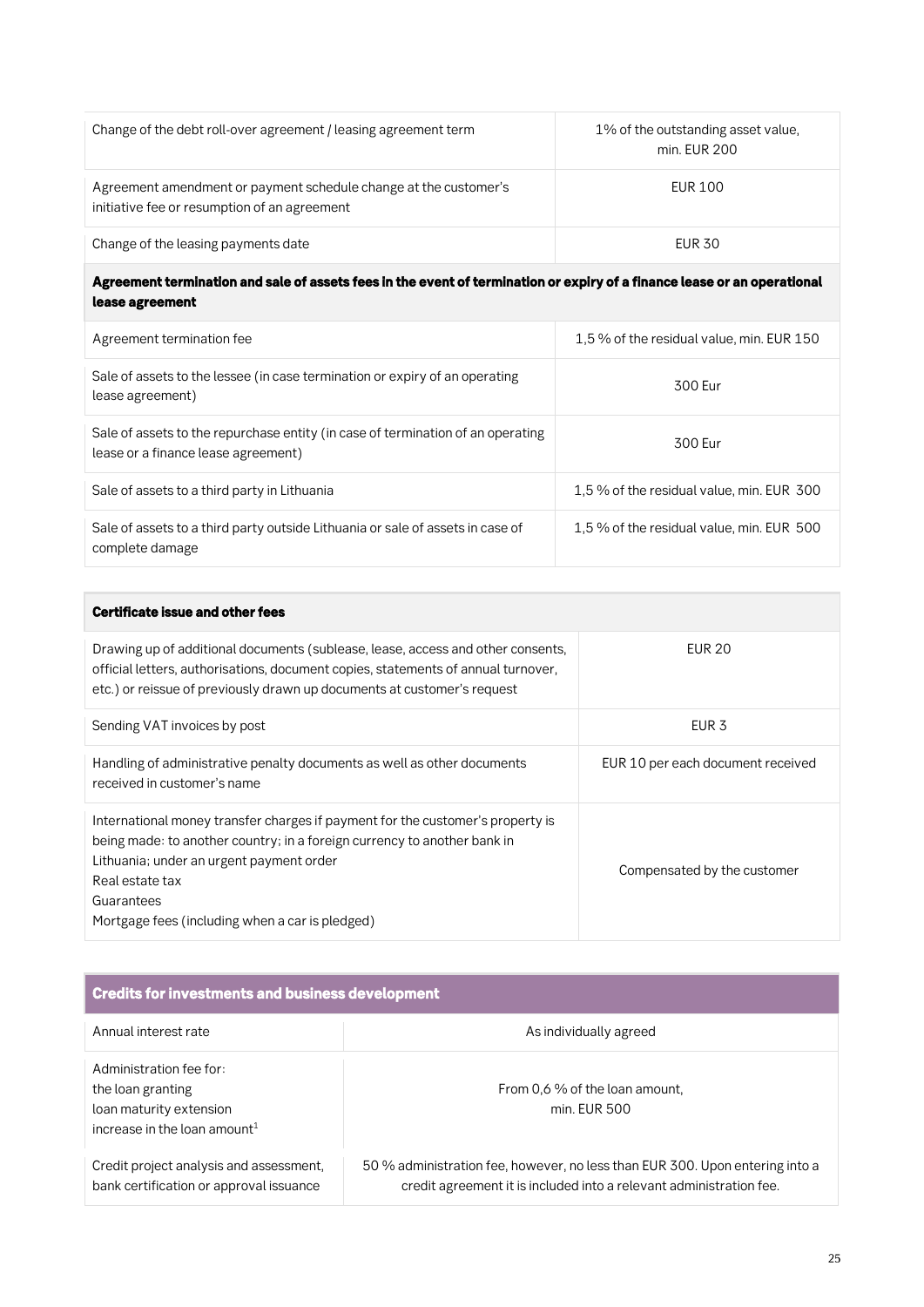**Commitment fee From 0,7 % of non drawn-down loan amount**

**Uninsured Collateral Administration Fee (applied if a collateral is a residential real estate object)**

**EUR 20 per month. The fee is charged if the collateral is not insured for more than 30 days**

| Amendment of terms under the loan agreement terms <sup>2</sup> , if:               |                                                                                                                                                              |                                                          |                                                |
|------------------------------------------------------------------------------------|--------------------------------------------------------------------------------------------------------------------------------------------------------------|----------------------------------------------------------|------------------------------------------------|
|                                                                                    | If variable interest rate is<br>If fixed interest is applied:<br>applied:                                                                                    |                                                          |                                                |
| The loan currency is changed<br>Fixed interest rate is replaced with               | 1 per cent of the credit amount,<br>min. EUR 500 on the interest rate<br>adjustment date<br>1,5 per cent of the credit amount,<br>min. EUR 500 on other days | year(s) until expiry of<br>fixed interest rate<br>period | percent of the loan<br>amount, min. EUR<br>500 |
|                                                                                    |                                                                                                                                                              | Up to 1 year                                             | 1                                              |
| variable interest rate and vice versa<br>Variable interest rate portion adjustment |                                                                                                                                                              | $1 - 2$ years<br>(inclusive)                             | 1,5                                            |
| period is changed<br>Fixed interest rate determination period,                     |                                                                                                                                                              | $2 - 3$ years<br>(inclusive)                             | $\overline{2}$                                 |
| start and end is changed                                                           |                                                                                                                                                              | $3 - 7$ years<br>(inclusive)                             | 2,5                                            |
|                                                                                    |                                                                                                                                                              | $7 - 10$ years<br>(inclusive)                            | 3                                              |
|                                                                                    |                                                                                                                                                              | More than 10 years                                       | 3,5                                            |
| Amendment of terms in any other cases                                              | As idividually agreed, min. EUR 500                                                                                                                          |                                                          |                                                |

**<sup>1</sup> The fee is calculated of increase in the loan amount.**

**<sup>2</sup> The fee is not applied in the event of the loan maturity extension or increase in the loan amount.**

| <b>Working capital credit</b>                                                                                       |                                                                                                                                                              |
|---------------------------------------------------------------------------------------------------------------------|--------------------------------------------------------------------------------------------------------------------------------------------------------------|
| <b>Service</b>                                                                                                      |                                                                                                                                                              |
| Annual interest rate                                                                                                | As individually agreed                                                                                                                                       |
| Administration fee for:<br>the loan granting<br>loan maturity extension<br>increase in the loan amount <sup>1</sup> | From 0,6 per cent of the loan amount,<br>min. EUR 500                                                                                                        |
| Credit project analysis and assessment,<br>bank certification or approval issuance                                  | 50 per cent administration fee, however, no less than EUR 300.<br>Upon entering into a credit agreement it is included into a relevant administration<br>fee |
| Commitment fee                                                                                                      | From 0.7 per cent of non drawn-down loan amount                                                                                                              |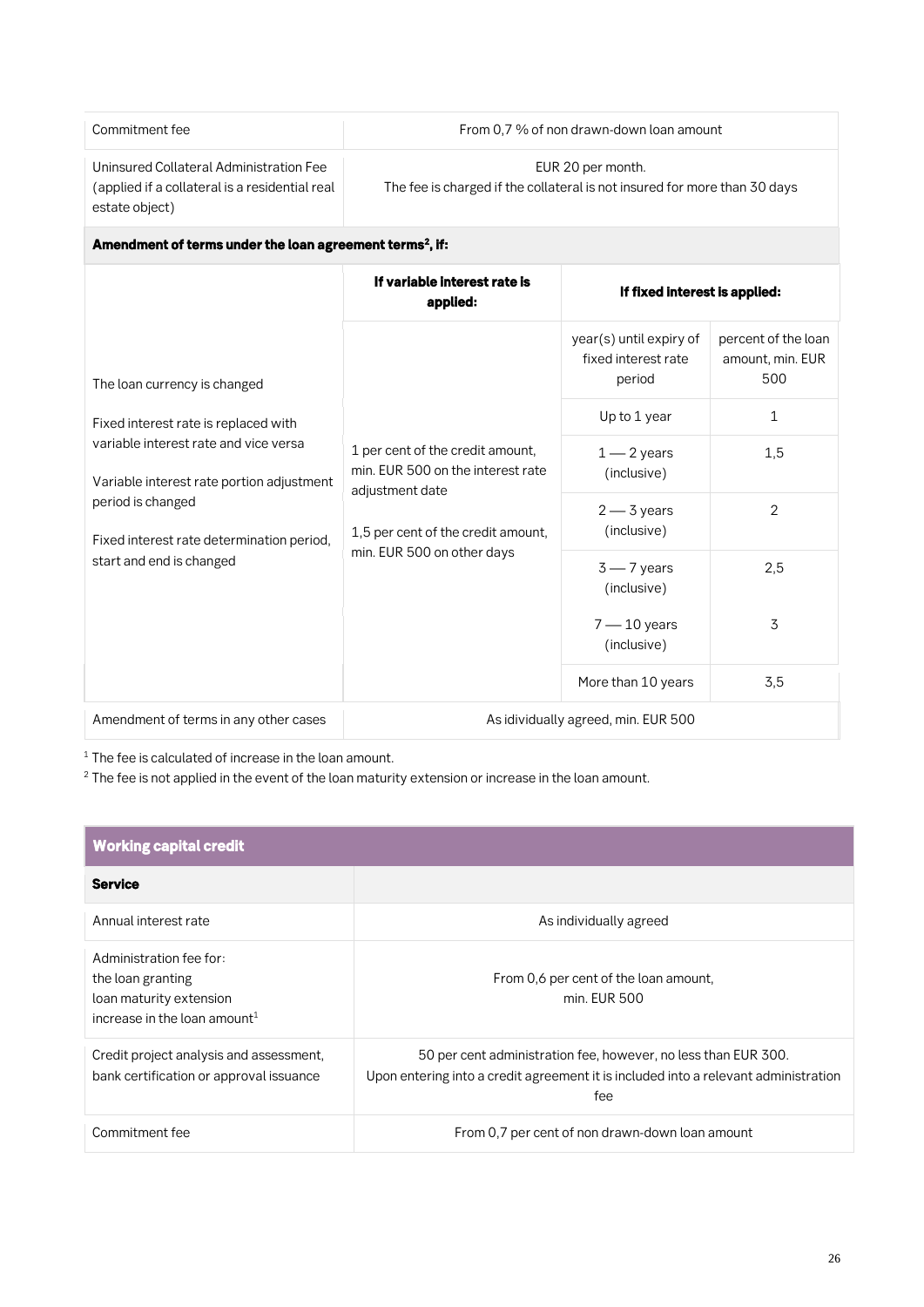**Uninsured Collateral Administration Fee (***applied if a collateral is a residential real estate object***)**

#### **EUR 20 per month. The fee is charged if the collateral is not insured for more than 30 days**

| Amendment of terms under the loan agreement terms <sup>2</sup> , if:          |                                                                                                                                                              |                                                          |                                                |
|-------------------------------------------------------------------------------|--------------------------------------------------------------------------------------------------------------------------------------------------------------|----------------------------------------------------------|------------------------------------------------|
|                                                                               | If variable interest rate is applied:                                                                                                                        | If fixed interest is applied:                            |                                                |
| The loan currency is changed                                                  | 1 per cent of the credit amount, min.<br>EUR 500 on the interest rate<br>adjustment date<br>1.5 per cent of the credit amount,<br>min. EUR 500 on other days | year(s) until expiry of<br>fixed interest rate<br>period | percent of the<br>loan amount.<br>min. EUR 500 |
|                                                                               |                                                                                                                                                              | Up to 1 year                                             | 1                                              |
| Fixed interest rate is replaced with<br>variable interest rate and vice versa |                                                                                                                                                              | 1 m.-2 years<br>(inclusive)                              | 1,5                                            |
| Variable interest rate portion adjustment<br>period is changed                |                                                                                                                                                              | 2 m.-S years<br>(inclusive)                              | $\overline{2}$                                 |
| Fixed interest rate determination period,<br>start and end is changed         |                                                                                                                                                              | 3 m.-7 years<br>(inclusive)                              | 2,5                                            |
|                                                                               |                                                                                                                                                              | 7 m.-10 years<br>(inclusive)                             | 3                                              |
|                                                                               |                                                                                                                                                              | More than 10 years                                       | 3,5                                            |
| Amendment of terms in any other cases                                         | As individually agreed, min. EUR 500                                                                                                                         |                                                          |                                                |

**<sup>1</sup> The fee is calculated of increase in the loan amount.**

**<sup>2</sup> The fee is not applied in the event of the loan maturity extension or increase in the loan amount.**

| <b>Overdraft</b>                                                                                                                                                                |                                                                                                                                                                 |  |  |
|---------------------------------------------------------------------------------------------------------------------------------------------------------------------------------|-----------------------------------------------------------------------------------------------------------------------------------------------------------------|--|--|
| Annual interest rate                                                                                                                                                            | As individually agreed                                                                                                                                          |  |  |
| Overdraft administration fee for:<br>overdraft granting<br>overdraft maturity extension<br>increase in the overdraft $1$<br>The fee is calculated of increase in the overdraft. | From 0,6 per cent of the overdraft amount,<br>min. EUR 500                                                                                                      |  |  |
| Credit project analysis and assessment, the bank certification or approval<br>issuance                                                                                          | 50 per cent administration fee, however, no less<br>than EUR 300. Upon entering into a credit<br>agreement it is included into a relevant<br>administration fee |  |  |
| Funds reservation fee                                                                                                                                                           | Annual interest from 0,7 per cent on unutilised<br>portion of the account overdraft limit                                                                       |  |  |
| Amendment of the overdraft agreement terms (fee is not applied in the<br>event of overdraft maturity extension or increase in the limit)                                        | As individually agreed, min. EUR 500                                                                                                                            |  |  |
| Uninsured Collateral Administration Fee (applied if a collateral is a<br>residential real estate object)                                                                        | EUR 20 per month                                                                                                                                                |  |  |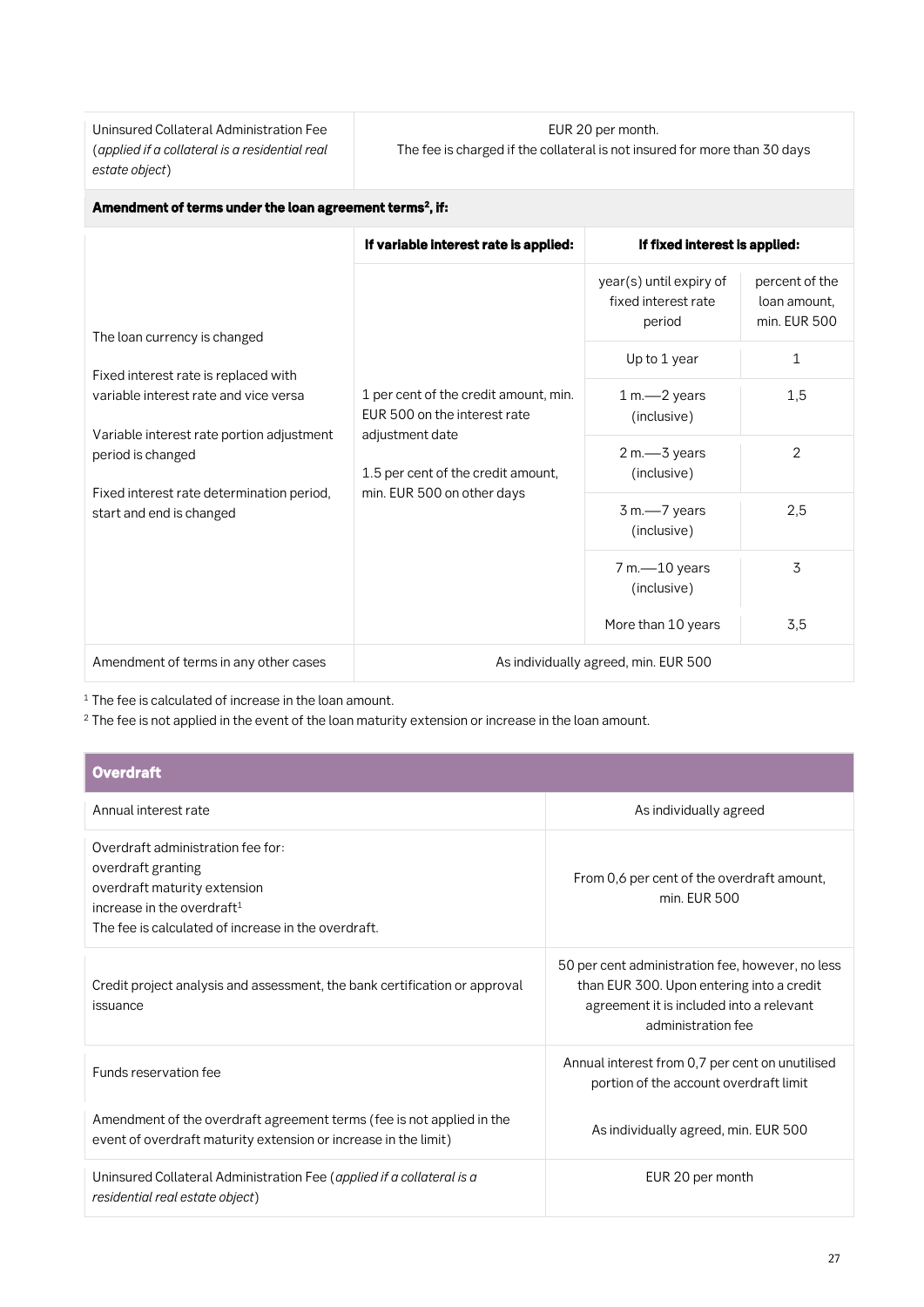**<sup>1</sup> The fee is calculated of increase in the overdraft amount.**

### *Agriculture financing*

| <b>Credit for farm development and modernisation</b>                                                                                                      |                                                                                                                                                                          |                                                             |                                                |
|-----------------------------------------------------------------------------------------------------------------------------------------------------------|--------------------------------------------------------------------------------------------------------------------------------------------------------------------------|-------------------------------------------------------------|------------------------------------------------|
| Annual interest rate                                                                                                                                      |                                                                                                                                                                          | As individually agreed                                      |                                                |
| Administration fee for:<br>the loan granting<br>loan maturity extension<br>increase in the loan amount <sup>1</sup>                                       | From 0,6 per cent of the loan amount,<br>min. EUR 500                                                                                                                    |                                                             |                                                |
| Credit project analysis and assessment, bank<br>certification or approval issuance                                                                        | 50 per cent administration fee, however, no less than EUR 300.<br>Upon entering into a credit agreement it is included into a relevant<br>administration fee             |                                                             |                                                |
| Commitment fee                                                                                                                                            |                                                                                                                                                                          | From 0,7 per cent of non drawn-down loan amount             |                                                |
| Uninsured Collateral Administration Fee (applied if a<br>collateral is a residential real estate object)                                                  | EUR 20 per month<br>The fee is charged if the collateral is not insured for more than 30<br>days                                                                         |                                                             |                                                |
| Amendment of terms under the loan agreement terms <sup>2</sup> , if:                                                                                      |                                                                                                                                                                          |                                                             |                                                |
|                                                                                                                                                           | If variable interest rate is<br>applied:                                                                                                                                 | If fixed interest is applied:                               |                                                |
| The loan currency is changed                                                                                                                              |                                                                                                                                                                          | year(s) until<br>expiry of fixed<br>interest rate<br>period | Percent of the<br>loan amount,<br>min. EUR 500 |
| Fixed interest rate is replaced with variable interest rate                                                                                               | 1 per cent of the credit<br>amount, minimum EUR 500<br>on the interest rate<br>adjustment date<br>1,5 per cent of the credit<br>amount, minimum EUR 500<br>on other days | Up to 1 year                                                | 1                                              |
| and vice versa<br>Variable interest rate portion adjustment period is<br>changed<br>Fixed interest rate determination period, start and end is<br>changed |                                                                                                                                                                          | $1 - 2$ years<br>(inclusive)                                | 1,5                                            |
|                                                                                                                                                           |                                                                                                                                                                          | $2 - 3$ years<br>(inclusive)                                | 2                                              |
|                                                                                                                                                           |                                                                                                                                                                          | $3 - 7$ years<br>(inclusive)                                | 2,5                                            |
|                                                                                                                                                           |                                                                                                                                                                          | $7 - 10$ years<br>(inclusive)                               | 3                                              |
|                                                                                                                                                           |                                                                                                                                                                          | More than 10<br>years                                       | 3,5                                            |
| Amendment of terms in any other cases                                                                                                                     |                                                                                                                                                                          | As individually agreed, min. EUR 500                        |                                                |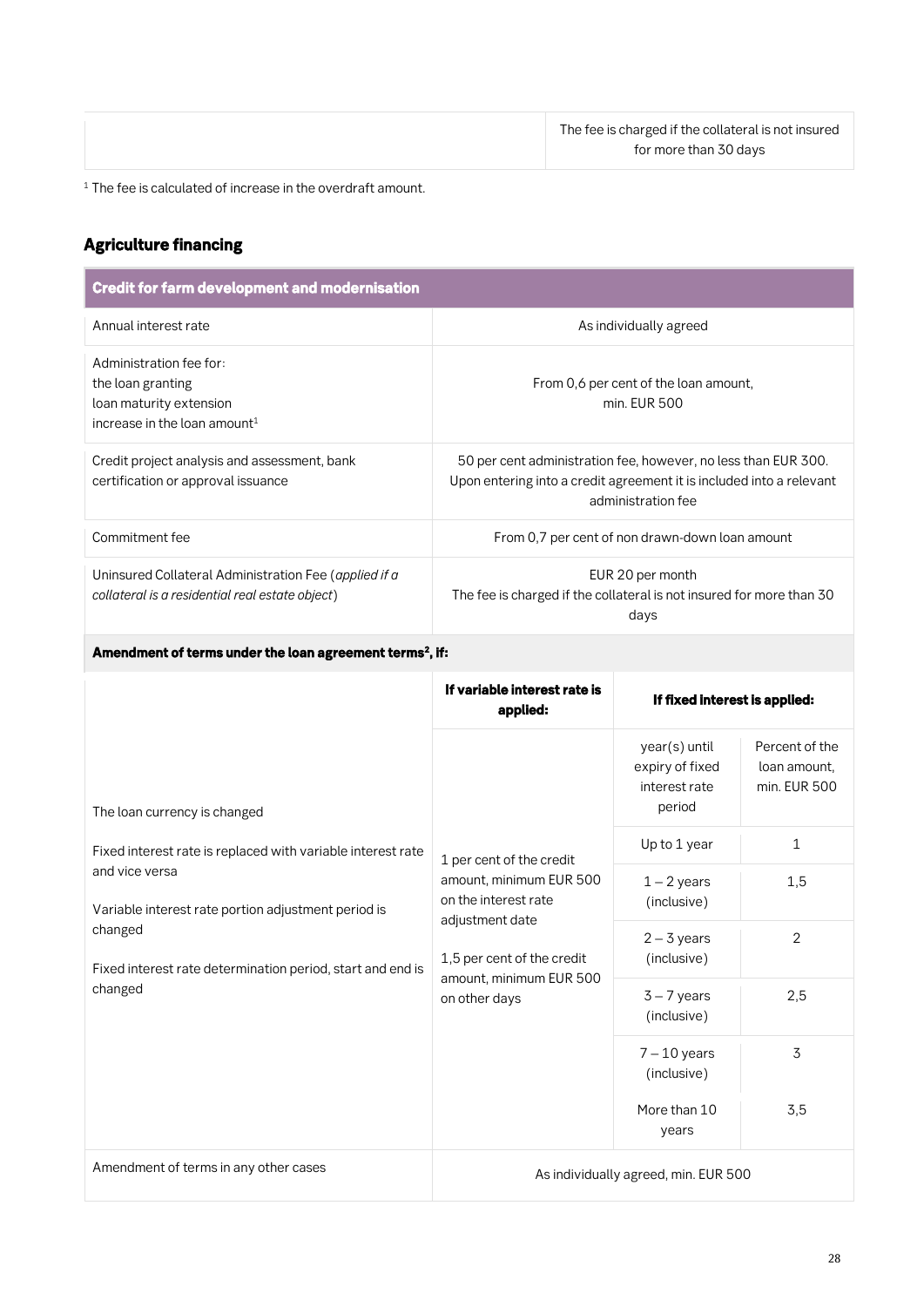| <b>Direct payment credit</b>                                                                                        |                                                                                                                                                              |
|---------------------------------------------------------------------------------------------------------------------|--------------------------------------------------------------------------------------------------------------------------------------------------------------|
| Annual interest rate                                                                                                | As individually agreed                                                                                                                                       |
| Administration fee for:<br>the loan granting<br>loan maturity extension<br>increase in the loan amount <sup>1</sup> | From 0,6 per cent of the loan amount,<br>min. EUR 500                                                                                                        |
| Credit project analysis and assessment, bank<br>certification or approval issuance                                  | 50 per cent administration fee, however, no less than EUR 300.<br>Upon entering into a credit agreement it is included into a relevant<br>administration fee |
| Commitment fee                                                                                                      | From 0,7 per cent of non drawn-down loan amount                                                                                                              |
| Uninsured Collateral Administration Fee (applied if a<br>collateral is a residential real estate object)            | EUR 20 per month.<br>The fee is charged if the collateral is not insured for more than 30<br>days                                                            |

#### *Amendment of terms under the loan agreement terms<sup>2</sup> , if:*

|                                                                                                                                                                                                                          | If variable interest rate is<br>applied:                                                                                                                           | If fixed interest is applied:                               |                                                |
|--------------------------------------------------------------------------------------------------------------------------------------------------------------------------------------------------------------------------|--------------------------------------------------------------------------------------------------------------------------------------------------------------------|-------------------------------------------------------------|------------------------------------------------|
| The loan currency is changed                                                                                                                                                                                             |                                                                                                                                                                    | year(s) until<br>expiry of fixed<br>interest rate<br>period | percent of the<br>loan amount.<br>min. EUR 500 |
| Fixed interest rate is replaced with variable interest rate<br>and vice versa<br>Variable interest rate portion adjustment period is<br>changed<br>Fixed interest rate determination period, start and end is<br>changed | 1 per cent of the credit<br>amount, min. EUR 500 on<br>the interest rate adjustment<br>date<br>1.5 per cent of the credit<br>amount, min. EUR 500 on<br>other days | Up to 1 year                                                | $\mathbf{1}$                                   |
|                                                                                                                                                                                                                          |                                                                                                                                                                    | $1 - 2$ years<br>(inclusive)                                | 1,5                                            |
|                                                                                                                                                                                                                          |                                                                                                                                                                    | $2 - 3$ years<br>(inclusive)                                | $\overline{2}$                                 |
|                                                                                                                                                                                                                          |                                                                                                                                                                    | $3 - 7$ years<br>(inclusive)                                | 2,5                                            |
|                                                                                                                                                                                                                          |                                                                                                                                                                    | $7 - 10$ years<br>(inclusive)                               | 3                                              |
|                                                                                                                                                                                                                          |                                                                                                                                                                    | More than 10<br>years                                       | 3,5                                            |

Amendment of terms in any other cases **All and EUR 500** As individually agreed, min. EUR 500

#### *Working capital credit*  **Annual interest rate As indiviadually agreed Administration fee for: the loan granting loan maturity extension increase in the loan amount<sup>1</sup> From 0,6 per cent of the loan amount, min. EUR 500**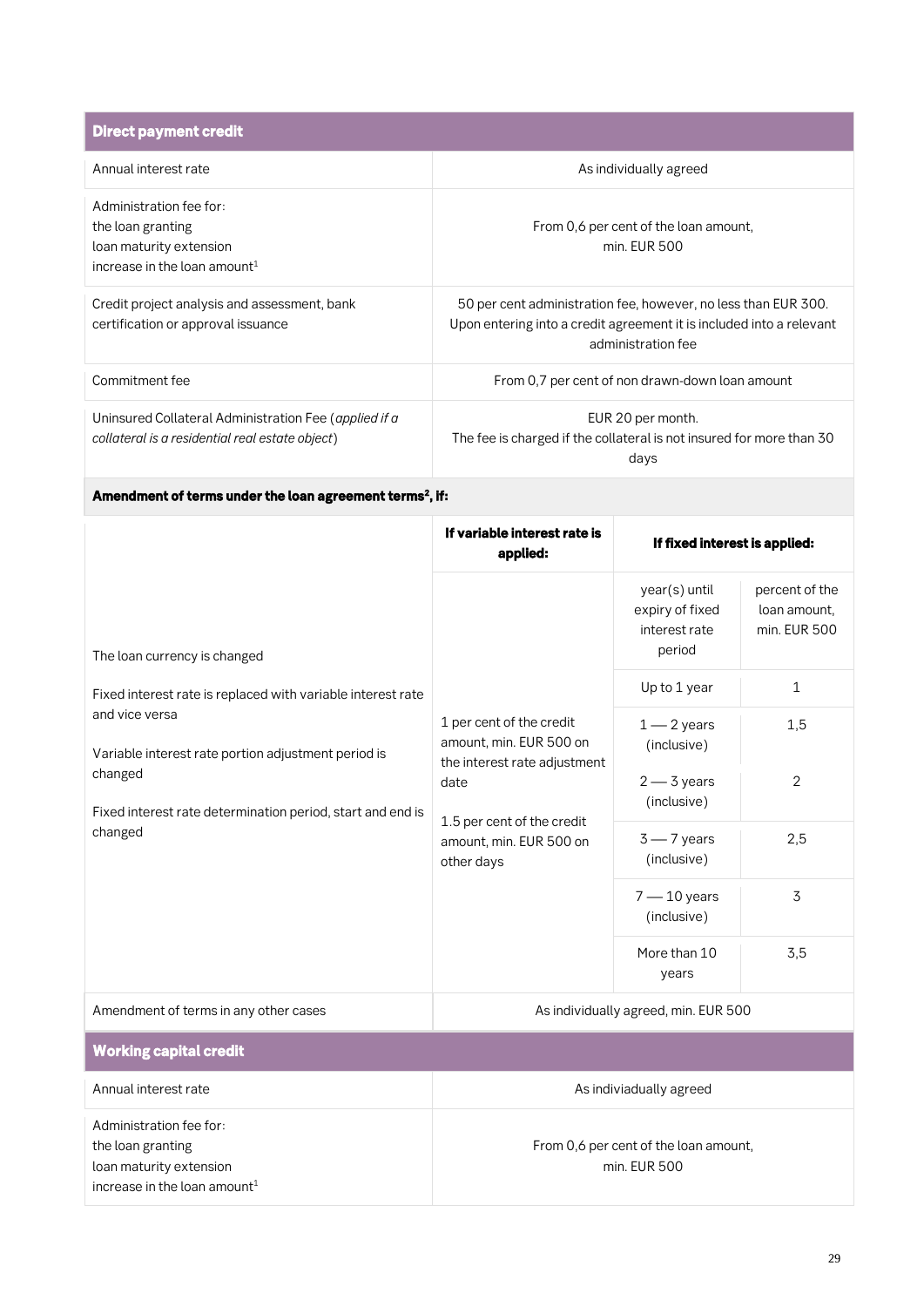| Credit project analysis and assessment, bank<br>certification or approval issuance                       | 50 per cent administration fee, however, no less than EUR 300.<br>Upon entering into a credit agreement it is included into a relevant<br>administration fee |
|----------------------------------------------------------------------------------------------------------|--------------------------------------------------------------------------------------------------------------------------------------------------------------|
| Commitment fee                                                                                           | From 0.7 per cent of non drawn-down loan amount                                                                                                              |
| Uninsured Collateral Administration Fee (applied if a<br>collateral is a residential real estate object) | EUR 20 per month.<br>The fee is charged if the collateral is not insured for more than 30<br>days                                                            |

#### *Amendment of terms under the loan agreement terms<sup>2</sup> , if:*

| The loan currency is<br>changed                           | If variable interest rate is<br>applied:                                                                                                                           | If fixed interest is applied:                         |                                             |
|-----------------------------------------------------------|--------------------------------------------------------------------------------------------------------------------------------------------------------------------|-------------------------------------------------------|---------------------------------------------|
| Fixed interest rate is<br>replaced with variable          |                                                                                                                                                                    | year(s) until expiry of fixed<br>interest rate period | percent of the loan amount, min. EUR<br>500 |
| interest rate and vice<br>versa<br>Variable interest rate | 1 per cent of the credit<br>amount, min. EUR 500 on<br>the interest rate<br>adjustment date<br>1,5 per cent of the credit<br>amount, min. EUR 500 on<br>other days | Up to 1 year                                          | 1                                           |
|                                                           |                                                                                                                                                                    | $1 - 2$ years (inclusive)                             | 1,5                                         |
| portion adjustment period<br>is changed                   |                                                                                                                                                                    | $2 - 3$ years (inclusive)                             | $\overline{2}$                              |
| Fixed interest rate                                       |                                                                                                                                                                    | $3 - 7$ years (inclusive)                             | 2,5                                         |
| determination period,<br>start and end is changed         | 7 — 10 years (inclusive)                                                                                                                                           | 3                                                     |                                             |
|                                                           | More than 10 years                                                                                                                                                 | 3,5                                                   |                                             |
| Amendment of terms in<br>any other cases                  | As indiviadually agreed, min. EUR 500                                                                                                                              |                                                       |                                             |

**<sup>1</sup> The fee is calculated of increase in the loan amount.**

**<sup>2</sup> The fee is not applied in the event of the loan maturity extension or increase in the loan amount.**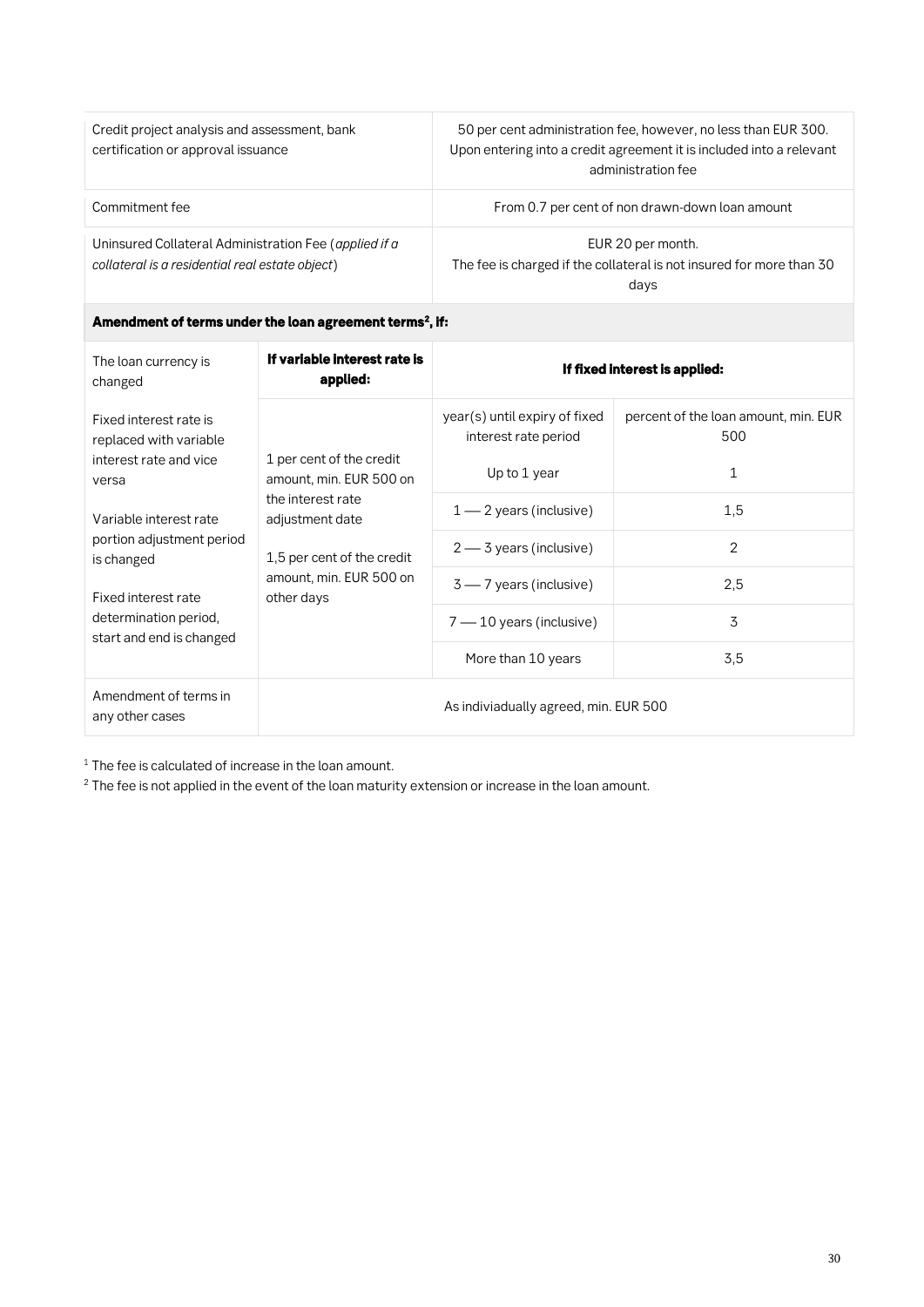### *SECURITIES SERVICES FEES AND COMMISSION CHARGES*

### *Trading equities and exchange traded funds (ETF)*

| <b>Baltic countries</b>          | <b>Online trading fees</b> | <b>Comments</b>                                                                                                    |
|----------------------------------|----------------------------|--------------------------------------------------------------------------------------------------------------------|
| LITHUANIA                        |                            | Execution of an order in the Baltic markets                                                                        |
| LATVIA                           | 0,25 %, min. EUR 2         | placed over the phone or through any bank                                                                          |
| <b>ESTONIA</b>                   |                            | branch - 1,25 %, min. EUR 12                                                                                       |
| <b>Europe and North America</b>  | <b>Online trading fees</b> | <b>Comments</b>                                                                                                    |
| <b>USA</b>                       |                            | The trading fee cannot be less than<br>USD 0,02 per share                                                          |
| CANADA                           |                            | The trading fee cannot be less than<br>CAD 0,02 per share                                                          |
| SWEDEN                           |                            |                                                                                                                    |
| <b>FINLAND</b>                   |                            |                                                                                                                    |
| <b>DENMARK</b>                   |                            |                                                                                                                    |
| <b>NORWAY</b>                    |                            |                                                                                                                    |
| <b>IRELAND</b>                   |                            | A stamp duty of 1,00 % applies for all<br>purchases                                                                |
| <b>AUSTRIA</b>                   |                            |                                                                                                                    |
| <b>BELGIUM</b>                   |                            |                                                                                                                    |
| <b>GREAT BRITAIN</b>             |                            | A stamp duty of 0.50 % (1% for IE domicile                                                                         |
| (except AIM segment)             | 0,25 %, min. EUR 15        | companies) may apply for some purchases.<br>A minimum order value may apply if trading on<br>market maker segment. |
| <b>POLAND</b>                    |                            |                                                                                                                    |
| <b>SPAIN</b>                     |                            | A financial transaction tax of 0,20 % applies<br>for all purchases                                                 |
| <b>ITALY</b>                     |                            | A financial transaction tax of 0,10 % applies<br>for all purchases                                                 |
| NETHERLANDS                      |                            |                                                                                                                    |
| PORTUGAL                         |                            |                                                                                                                    |
| <b>FRANCE</b>                    |                            | A financial transaction tax of 0,30 % applies<br>for all purchases                                                 |
| SWITZERLAND                      |                            |                                                                                                                    |
| GERMANY, XETRA                   |                            |                                                                                                                    |
| <b>Other markets</b>             | <b>Online trading fees</b> | <b>Comments</b>                                                                                                    |
| <b>AUSTRALIA</b>                 |                            | A minimum order value AUD 15 000                                                                                   |
| <b>JAPAN</b>                     |                            | A minimum order value HKD 100 000                                                                                  |
| CHINA (Hong Kong)                |                            | A minimum order value JPY 1 500 000                                                                                |
| SINGAPORE                        | 0,5 %, min. EUR 50         | A minimum order value SGD 20 000                                                                                   |
| <b>GREAT BRITAIN</b>             |                            | A minimum order value EUR 3 000                                                                                    |
| (AIM segment)                    |                            | A stamp duty of 0,5 % (1% for IE domicile                                                                          |
|                                  |                            | companies) may apply for some purchases                                                                            |
| GERMANY, FFT floor               |                            | A minimum order value EUR 3000                                                                                     |
| <b>Other</b>                     | <b>Fees</b>                | <b>Comments</b>                                                                                                    |
| Execution of an order in foreign | <b>EUR 10</b>              | This fee may apply as an addon to the                                                                              |
| markets placed other the phone   |                            | standard online trading fee                                                                                        |
| (except Baltic countries)        |                            |                                                                                                                    |
| Other not mentioned markets      | As individually agreed     | The relevant market list to be provided by<br>bank upon client request                                             |

**Financial transaction tax in specific market may be applicable regardless of the trading venue or jurisdiction in which the**   $\sim$ **securities are traded**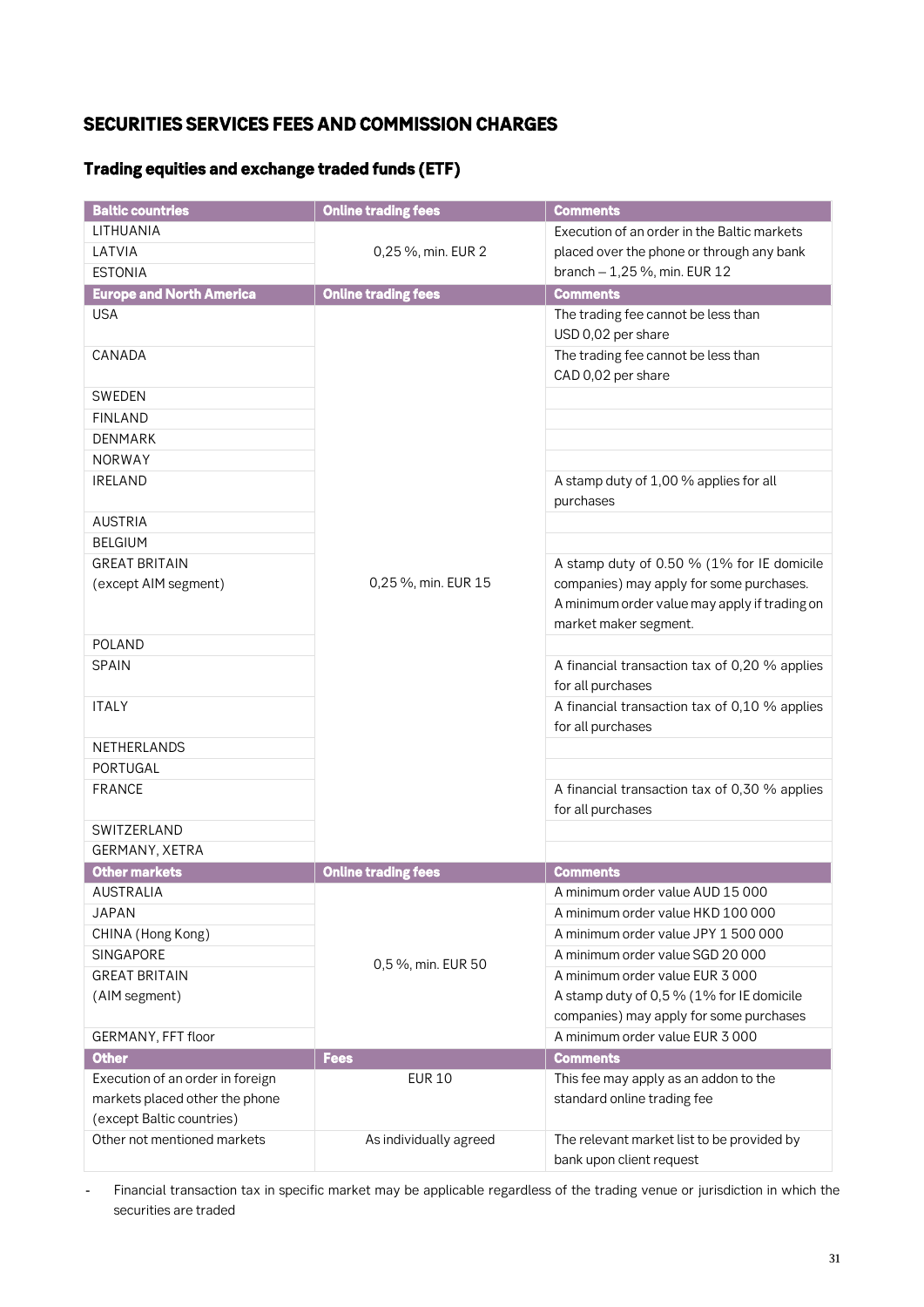- **Securities services fees and commission charges for Exchange Traded Funds (ETF) in the specific market will be equivalent**   $\overline{a}$ **to the fees and charges applied to equities in the same market**
- **Foreign equities can be traded in lots, i.e. the exchange or broker can set the minimum number of shares or trade size multiple**
- **OTC trades are available in most of the markets**

### *Bond trading*

| <b>Market</b>                                                           | Service fee            |
|-------------------------------------------------------------------------|------------------------|
| Lithuanian Government bond auctions on AB Nasdag Vilnius Stock Exchange | As individually agreed |
| Other bonds                                                             | As individually agreed |

### *Securities safekeeping*

| <b>Market</b>                                                                                                                                                                                                 |                                             | <b>Service fee</b>                                                                                                 |
|---------------------------------------------------------------------------------------------------------------------------------------------------------------------------------------------------------------|---------------------------------------------|--------------------------------------------------------------------------------------------------------------------|
| LITHUANIA                                                                                                                                                                                                     | Up to EUR 300 000,00<br>From EUR 300 000,01 | 0,007 % monthly<br>0,003 % monthly                                                                                 |
| LATVIA, ESTONIA                                                                                                                                                                                               |                                             | 0,007 % monthly                                                                                                    |
| <b>RUSSIA</b>                                                                                                                                                                                                 |                                             | 0,07 % monthly                                                                                                     |
| BULGARIA, CROATIA, CZECH REPUBLIC, HUNGARY, POLAND, ROMANIA, SERBIA, SLOVAKIA,<br><b>SLOVENIA</b>                                                                                                             |                                             | $0.03\%$ monthly                                                                                                   |
| AUSTRALIA, AUSTRIA, BELGIUM, CANADA, DENMARK, FINLAND, FRANCE, GERMANY,<br>GREECE, HONG KONG, IRELAND, ITALY, JAPAN, NETHERLANDS, NORWAY, PORTUGAL,<br>SINGAPORE, SPAIN, SWEDEN, SWITZERLAND, UK, USA, TURKEY |                                             | $0.013\%$ monthly                                                                                                  |
| BOSNIA, BRAZIL, EGYPT, ICELAND, LUXEMBOURG, MEXICO, NEW ZEALAND,<br>SOUTH AFRICAN REPUBLIC, ETC.                                                                                                              |                                             | As individually agreed.<br>The relevant market list<br>to be provided by the<br>bank upon the client's<br>request. |
| <b>Eurobond Market</b>                                                                                                                                                                                        |                                             | $0,008\%$ monthly                                                                                                  |
| Safekeeping of SEB Group's investment fund units (except U and F share class investment<br>fund units distributed by AB SEB bankas)<br>bond funds<br>other funds                                              |                                             | $0,003\%$ monthly<br>0,007 % monthly                                                                               |
| Safekeeping of third party investment fund units (except Exchange Traded Funds)                                                                                                                               |                                             | $0,013\%$ monthly                                                                                                  |

**The fee is calculated from the value of the securities on the last day of the month. The value of securities is estimated using the last known prices of securities or nominal values of securities, if no market price has been determined. The value for bonds is always estimated using nominal values. The minimum fee for keeping all securities in each account separately is EUR 0,70 per month.**

### *Other services*

| <b>Service</b>                                                                                     | Service fee    |
|----------------------------------------------------------------------------------------------------|----------------|
| Opening of securities account                                                                      |                |
| Securities are registered in an omnibus account opened in the name of an account operator (AB SEB  | Free of charge |
| bankas) in Nasdag CSD SE                                                                           |                |
| Securities are registered in an owner account opened in the name of securities owner in Nasdag CSD | <b>EUR 50</b>  |
| <b>SE</b>                                                                                          |                |
|                                                                                                    |                |
| Management of securities account                                                                   | Free of charge |
| Securities are registered in an omnibus account opened in the name of an account operator (AB SEB  |                |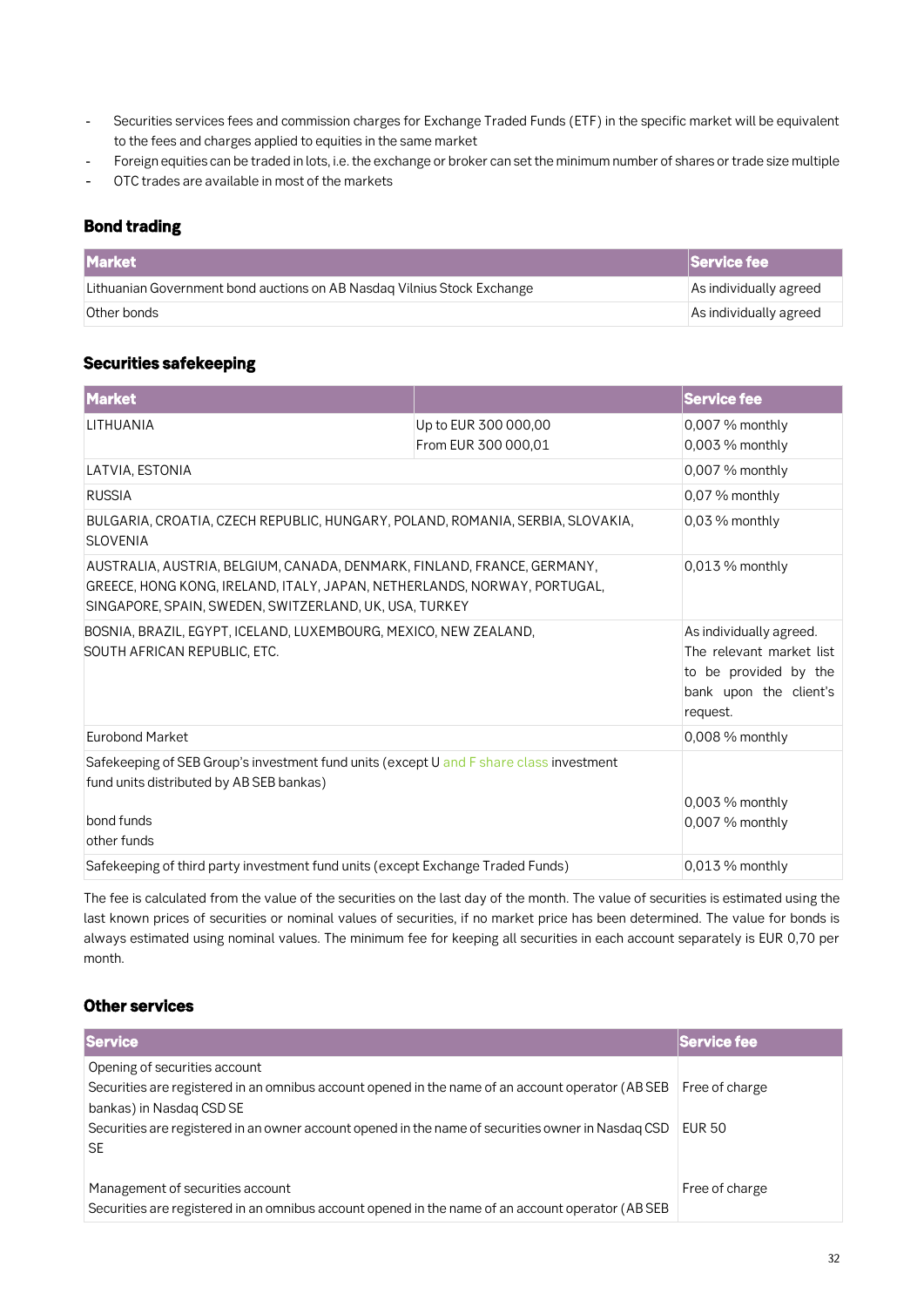| bankas) in Nasdaq CSD SE                                                                           |                                                           | EUR 50 per month       |
|----------------------------------------------------------------------------------------------------|-----------------------------------------------------------|------------------------|
| Securities are registered in an owner account opened in the name of securities owner in Nasdaq CSD |                                                           |                        |
| <b>SE</b>                                                                                          |                                                           | As individually agreed |
| Opening and management of other types of securities accounts                                       |                                                           |                        |
| FOP (Free of Payment) transactions*                                                                |                                                           |                        |
|                                                                                                    | <b>Baltic countries</b>                                   | EUR <sub>5</sub>       |
| * double trading fee can be applied for                                                            | Eurobonds                                                 | <b>EUR 25</b>          |
| some foreign securities                                                                            | Russia                                                    | <b>EUR 70</b>          |
| * no fee applies for transfer of the                                                               | North Europe countries                                    | <b>EUR 15</b>          |
| client's securities portfolio from any                                                             | (Denmark, Norway, Finland, Sweden)                        |                        |
| other broker / agent to the client's                                                               | East and Middle Europe countries                          | <b>EUR 50</b>          |
| securities account with SEB Bank                                                                   | (Bulgaria, Czech republic, Croatia, Poland, Romania,      |                        |
| * except non-standard OTC agreement                                                                | Serbia, Slovakia, Slovenia, Hungary)                      |                        |
|                                                                                                    | West Europe and other countries                           | <b>EUR 30</b>          |
|                                                                                                    | (Ireland, Austria, Belgium, Great Britain, Greece, Spain, |                        |
|                                                                                                    | Italy, Netherlands, Portugal, France, Switzerland,        |                        |
|                                                                                                    | Turkey, Germany, Australia, Hong Kong, Japan, USA,        |                        |
|                                                                                                    | Canada, Singapore)                                        |                        |
|                                                                                                    | Funds*                                                    | <b>EUR 20</b>          |
|                                                                                                    | * only for private persons                                |                        |
| <b>DVP (Delivery Versus Payment)</b>                                                               | If traded                                                 |                        |
| transactions*                                                                                      |                                                           |                        |
|                                                                                                    | via SEB bank                                              | Free of charge         |
| * for some foreign securities cannot be                                                            |                                                           |                        |
| offered if traded via another broker                                                               | Depending on market:                                      |                        |
| * except non-standard OTC agreement                                                                | <b>Baltic countries</b>                                   | EUR <sub>5</sub>       |
|                                                                                                    | Eurobonds                                                 | <b>EUR 25</b>          |
|                                                                                                    | Russia                                                    | <b>EUR 70</b>          |
|                                                                                                    | North Europe countries                                    | <b>EUR 15</b>          |
|                                                                                                    | (Denmark, Norway, Finland, Sweden)                        |                        |
|                                                                                                    | East and Middle Europe countries                          | <b>EUR 50</b>          |
|                                                                                                    | (Bulgaria, Czech Republic, Croatia, Poland, Romania,      |                        |
|                                                                                                    | Serbia, Slovakia, Slovenia, Hungary)                      |                        |
|                                                                                                    | West Europe and other countries                           | <b>EUR 30</b>          |
|                                                                                                    | (Ireland, Austria, Belgium, Great Britain, Greece, Spain, |                        |
|                                                                                                    | Italy, Netherlands, Portugal, France, Switzerland,        |                        |
|                                                                                                    | Turkey, Germany, Australia, Hong Kong, Japan, USA,        |                        |
|                                                                                                    | Canada, Singapore)                                        |                        |
|                                                                                                    | Funds*                                                    | <b>EUR 20</b>          |
|                                                                                                    | * only for private persons                                |                        |

| Modification, correction, non-approval or cancellation of trade or transfer transaction                                                                | EUR 15 plus third party<br>fees                                 |
|--------------------------------------------------------------------------------------------------------------------------------------------------------|-----------------------------------------------------------------|
| Security pledge                                                                                                                                        | <b>EUR 30</b>                                                   |
| Buying/redeeming SEB Group's investment fund units and third party's fund units distributed by SEB<br>Bank<br>(fee for DVP transaction is not applied) | Based on the buying /<br>redemption price<br>fixed for that day |
| Buying / redeeming other third party fund units (except Exchange Traded Funds)                                                                         | As individually agreed                                          |
| Income tax filling report                                                                                                                              | Free of charge                                                  |
| Letter note certifying taxes paid to foreign country<br>(the service cannot be provided in every market)                                               | <b>EUR 15</b><br>plus third party fees                          |
| Reclaim of taxes paid to foreign country                                                                                                               | <b>EUR 60</b>                                                   |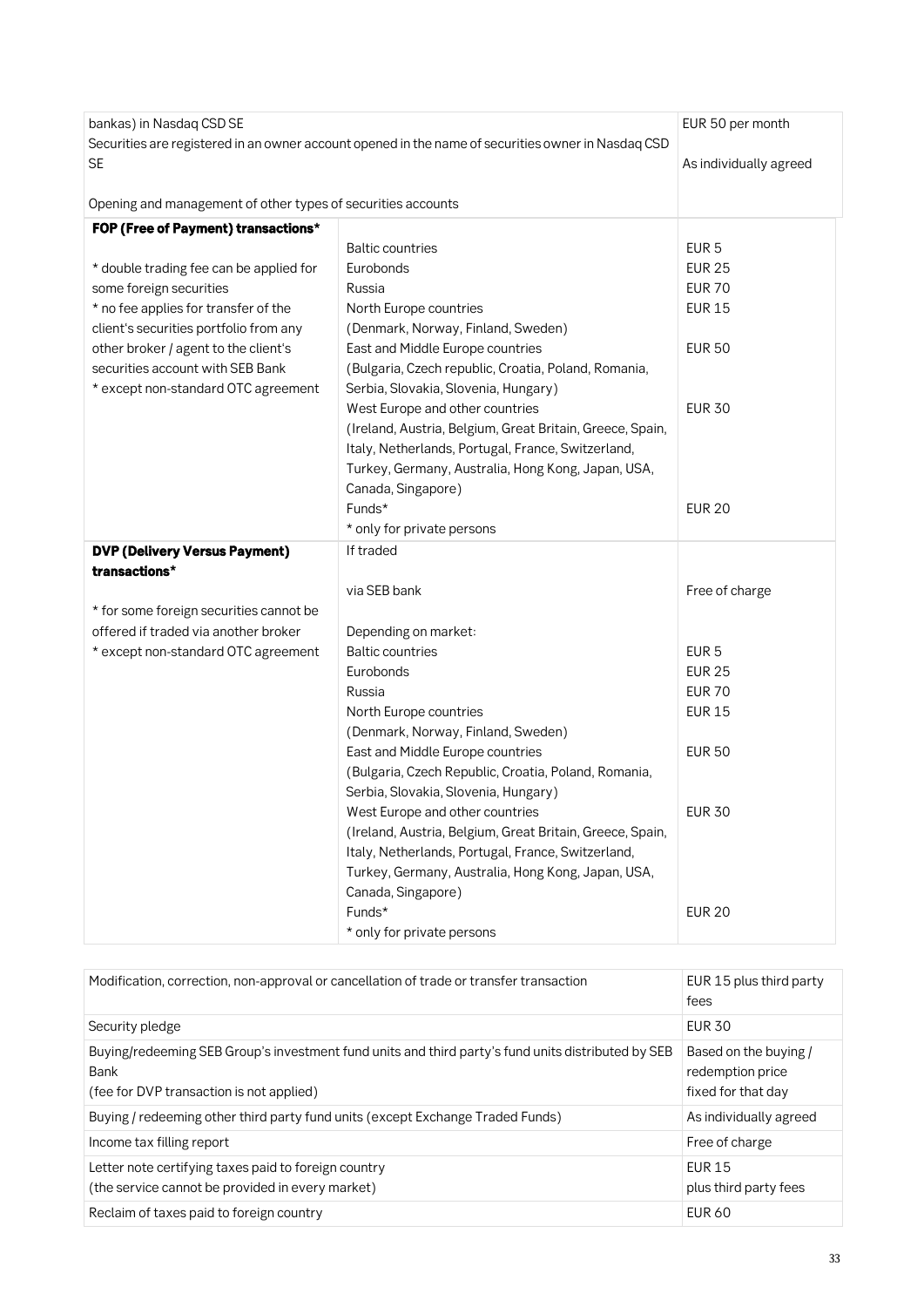| (the service cannot be provided in every market)                                                                                                                                                     | plus third party fees                                                             |
|------------------------------------------------------------------------------------------------------------------------------------------------------------------------------------------------------|-----------------------------------------------------------------------------------|
| Client representation in Lithuania                                                                                                                                                                   | <b>EUR 120</b><br>plus third party fees                                           |
| Client representation abroad<br>The securities transaction based on a corporate action notification<br>(fee applies for investors participating in voluntary corporate actions of foreign companies) | <b>EUR 260</b><br>plus third party fees<br><b>EUR 40</b><br>plus third party fees |
| Securities account statement                                                                                                                                                                         | Free of charge                                                                    |
| Other services                                                                                                                                                                                       | As individually agreed                                                            |

### *Investment funds*

### *Subscription fee for investment fund units (except U and F share class investment fund units distributed by AB SEB bankas)*

| <b>Investment fund</b>                    | <b>Subscription fee</b> |
|-------------------------------------------|-------------------------|
| SEB Asia ex. Japan Fund                   | 1,00%                   |
| <b>SEB Concept Biotechnology</b>          | 1,00%                   |
| SEB Eastern Europe Small and Mid Cap Fund | 1,00%                   |
| <b>SEB Emerging Markets Fund</b>          | 1,00%                   |
| <b>SEB Europe Equity Fund</b>             | 1,00%                   |
| SEB Global Chance / Risk Fund             | 1,00%                   |
| SEB Global Fund                           | 1,00%                   |
| <b>SEB Listed Private Equity Fund</b>     | 1,00%                   |
| <b>SEB Medical Fund</b>                   | 1,00%                   |
| <b>SEB Nordic Equity Fund</b>             | 1,00%                   |
| <b>SEB Technology Fund</b>                | 1,00%                   |
| SEB US All Cap                            | 1,00%                   |
| <b>SEB Asset Selection Fund</b>           | 1,00%                   |
| <b>SEB Active 20</b>                      | 0,50%                   |
| SEB Active 30                             | 0,50%                   |
| <b>SEB Active 55</b>                      | 0,50%                   |
| <b>SEB Active 80</b>                      | 0,50%                   |
| <b>SEB Corporate Bond Fund EUR</b>        | 0,50%                   |
| <b>SEB Global High Yield Fund</b>         | 0,50%                   |
| <b>SEB Short Bond Fund EUR</b>            | 0,00%                   |
| <b>SEB USD Currency Fund</b>              | 0,00%                   |
| <b>SEB Dynamic Bond Fund</b>              | 0,00%                   |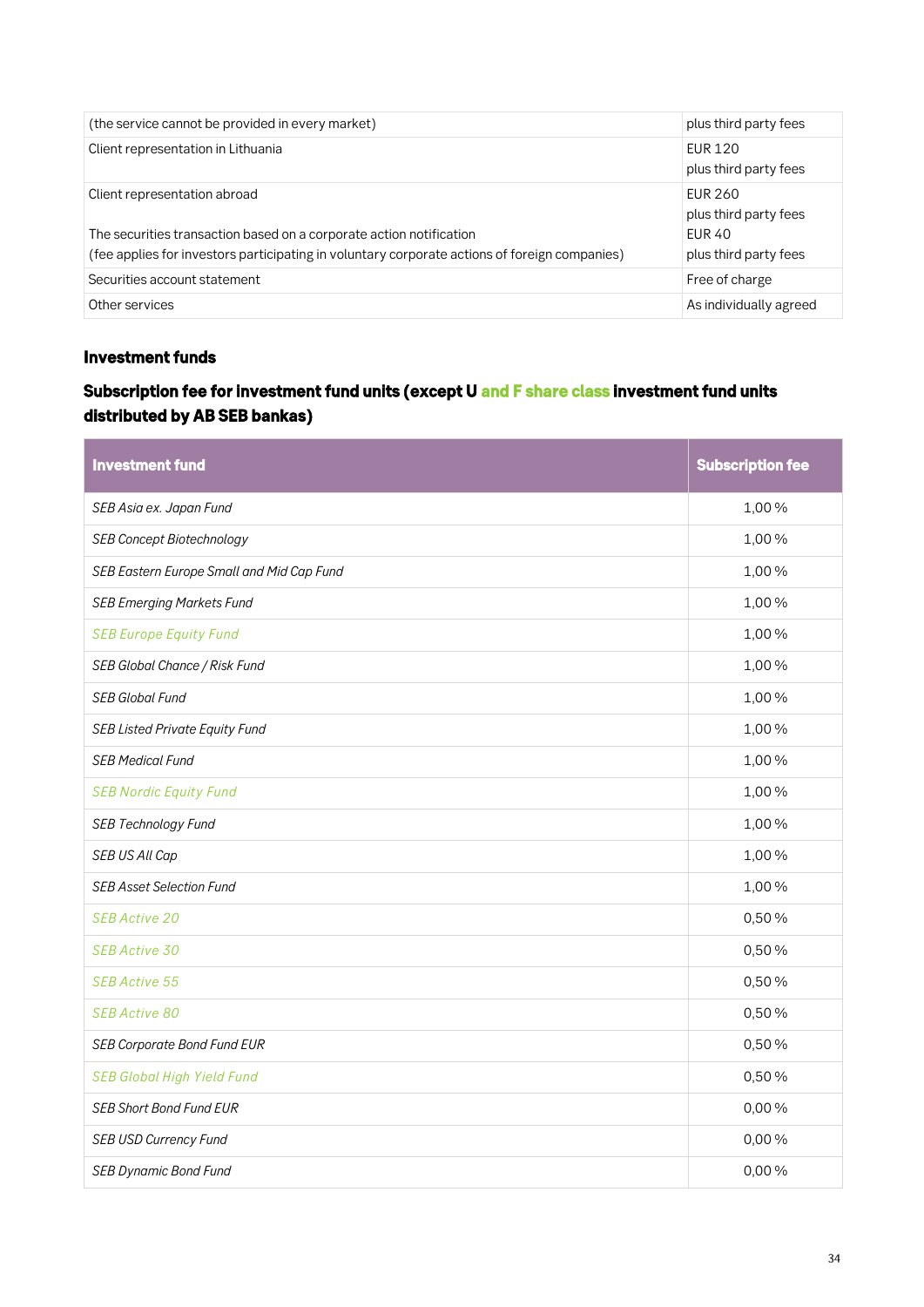# *Administration fee for U and F share class investment fund units distributed by AB SEB bankas*

| <b>Service</b>                                     | Monthly<br>$\parallel$ administration fee |
|----------------------------------------------------|-------------------------------------------|
| SEB Group's short-term bond and money market funds | $0.025\%$                                 |
| SEB Group's bond funds<br>Other SEB Group's funds  | $0.035\%$                                 |